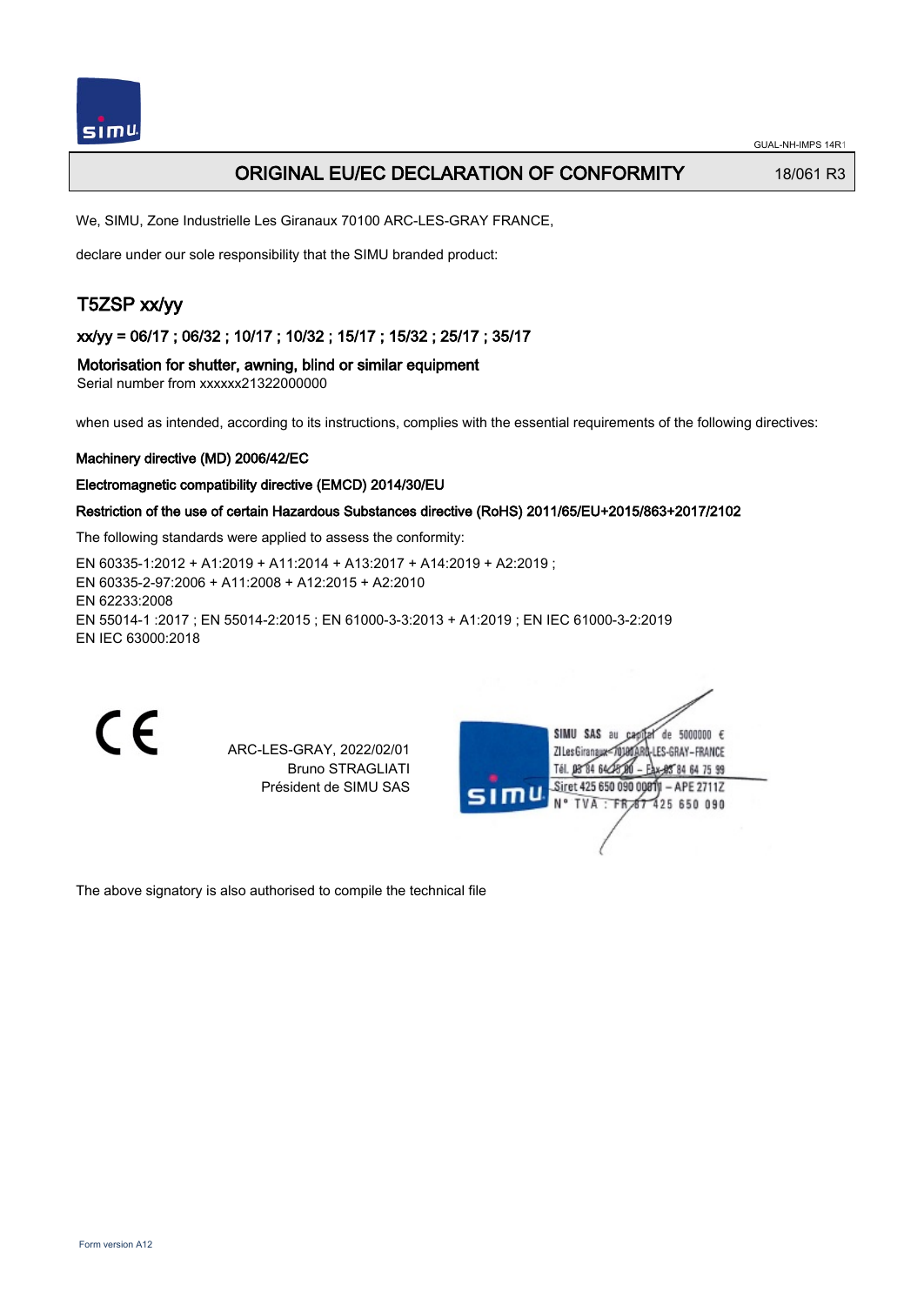

# ORIGINAL EU/EC DECLARATION OF CONFORMITY DECLARATION EU/CE DE CONFORMITE ORIGINALE

18/061 R3

We, SIMU, Zone Industrielle Les Giranaux 70100 ARC-LES-GRAY FRANCE, Nous,

declare under our sole responsibility that the SIMU branded product: declarons sous notre seule responsabilité que le produit de marque SIMU

# T5ZSP xx/yy

# xx/yy = 06/17 ; 06/32 ; 10/17 ; 10/32 ; 15/17 ; 15/32 ; 25/17 ; 35/17

## Motorisation for shutter, awning, blind or similar equipment

Motorisation de volet, store, rideau ou équipement similaire

Serial number from xxxxxx21322000000 Numéro de série à partir de

when used as intended, according to its instructions, complies with the essential requirements of the following directives: utilisé, selon l'usage prévu, comme décrit dans son manuel d'utilisation, est conforme aux exigences essentielles des directives suivantes

### Machinery directive (MD) 2006/42/EC

Directive Machine 2006/42/EC

Electromagnetic compatibility directive (EMCD) 2014/30/EU

Directive compatibilité électromagnétique 2014/30/EU

## Restriction of the use of certain Hazardous Substances directive (RoHS) 2011/65/EU+2015/863+2017/2102

Directive RoHS 2011/65/EU+2015/863+2017/2102

The following standards were applied to assess the conformity: Les normes de référence suivantes ont été appliquées pour évaluer la conformité

EN 60335‑1:2012 + A1:2019 + A11:2014 + A13:2017 + A14:2019 + A2:2019 ; EN 60335‑2‑97:2006 + A11:2008 + A12:2015 + A2:2010 EN 62233:2008 EN 55014‑1 :2017 ; EN 55014‑2:2015 ; EN 61000‑3‑3:2013 + A1:2019 ; EN IEC 61000‑3‑2:2019 EN IEC 63000:2018

C E

ARC-LES-GRAY, 2022/02/01 Bruno STRAGLIATI Président de SIMU SAS



The above signatory is also authorised to compile the technical file

La personne signataire ci-dessus est aussi celle autorisée à constituer le dossier technique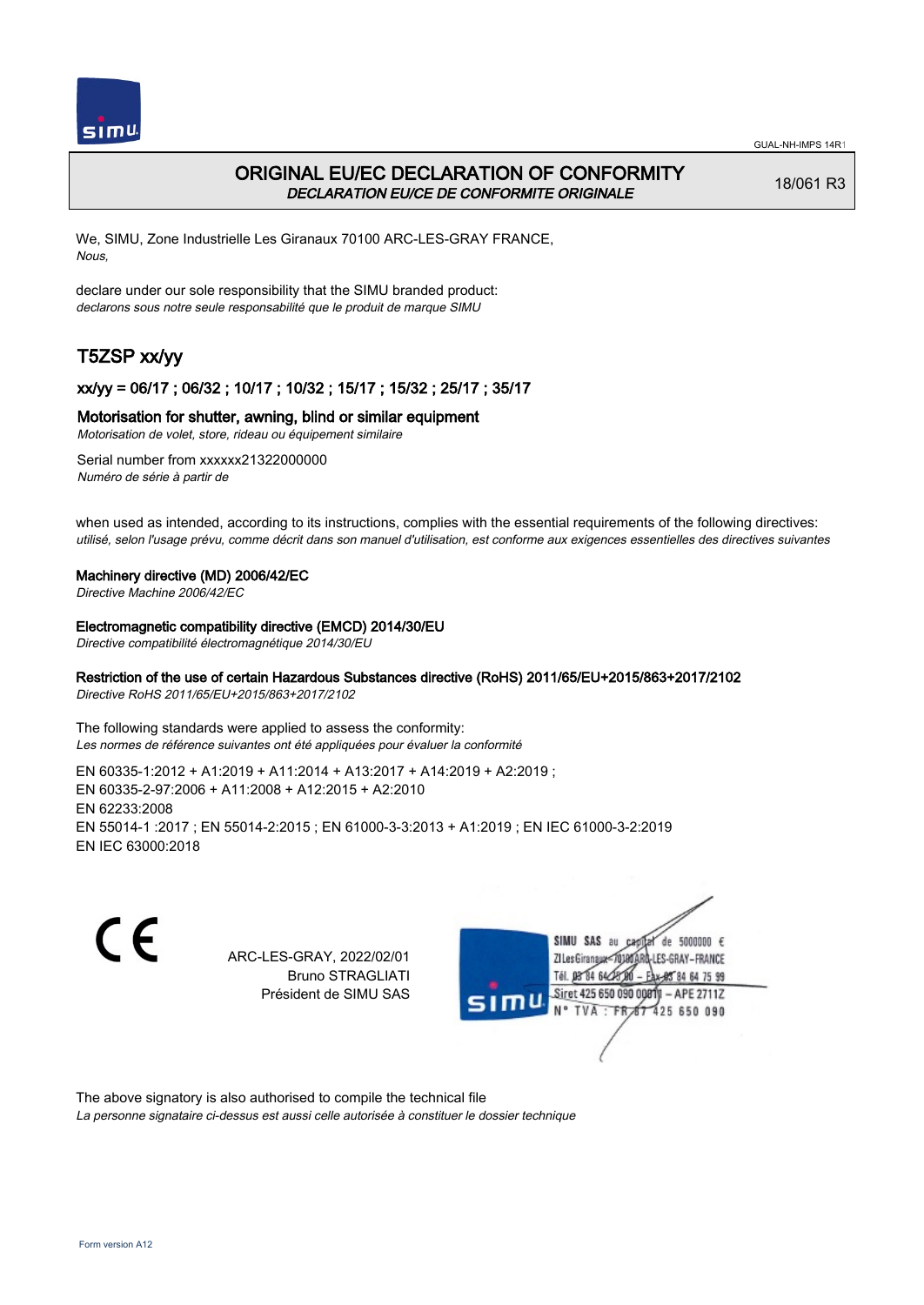

# ORIGINAL EU/EC DECLARATION OF CONFORMITY ORIGINAL EU/EG-KONFORMITÄTSERKLÄRUNG

18/061 R3

We, SIMU, Zone Industrielle Les Giranaux 70100 ARC-LES-GRAY FRANCE, Wir,

declare under our sole responsibility that the SIMU branded product: erklären unter unserer alleinigen Verantwortung, dass das mit der Marke SIMU versehene Produkt

# T5ZSP xx/yy

# xx/yy = 06/17 ; 06/32 ; 10/17 ; 10/32 ; 15/17 ; 15/32 ; 25/17 ; 35/17

## Motorisation for shutter, awning, blind or similar equipment

Motorisierung für Abschlüsse or ähnliche Ausrüstung

Serial number from xxxxxx21322000000 Seriennummer ab

when used as intended, according to its instructions, complies with the essential requirements of the following directives: den einschlägigen Bestimmungen der folgenden Richtlinien entspricht, wenn es nach den Anweisungen des Herstellers bestimmungsgemäß verwendet wird

## Machinery directive (MD) 2006/42/EC

Maschinenrichtlinie 2006/42/EC

### Electromagnetic compatibility directive (EMCD) 2014/30/EU

Richtlinie über die elektromagnetische Verträglichkeit 2014/30/EU

### Restriction of the use of certain Hazardous Substances directive (RoHS) 2011/65/EU+2015/863+2017/2102

RoHS-Richtlinie 2011/65/EU+2015/863+2017/2102

The following standards were applied to assess the conformity: Die Konformität wird durch die Einhaltung folgender Normen nachgewiesen

EN 60335‑1:2012 + A1:2019 + A11:2014 + A13:2017 + A14:2019 + A2:2019 ; EN 60335‑2‑97:2006 + A11:2008 + A12:2015 + A2:2010 EN 62233:2008 EN 55014‑1 :2017 ; EN 55014‑2:2015 ; EN 61000‑3‑3:2013 + A1:2019 ; EN IEC 61000‑3‑2:2019 EN IEC 63000:2018

CE

ARC-LES-GRAY, 2022/02/01 Bruno STRAGLIATI Président de SIMU SAS



The above signatory is also authorised to compile the technical file

Die oben genannte Person ist auch bevollmächtigt, die relevanten technischen Unterlagen zusammenzustellen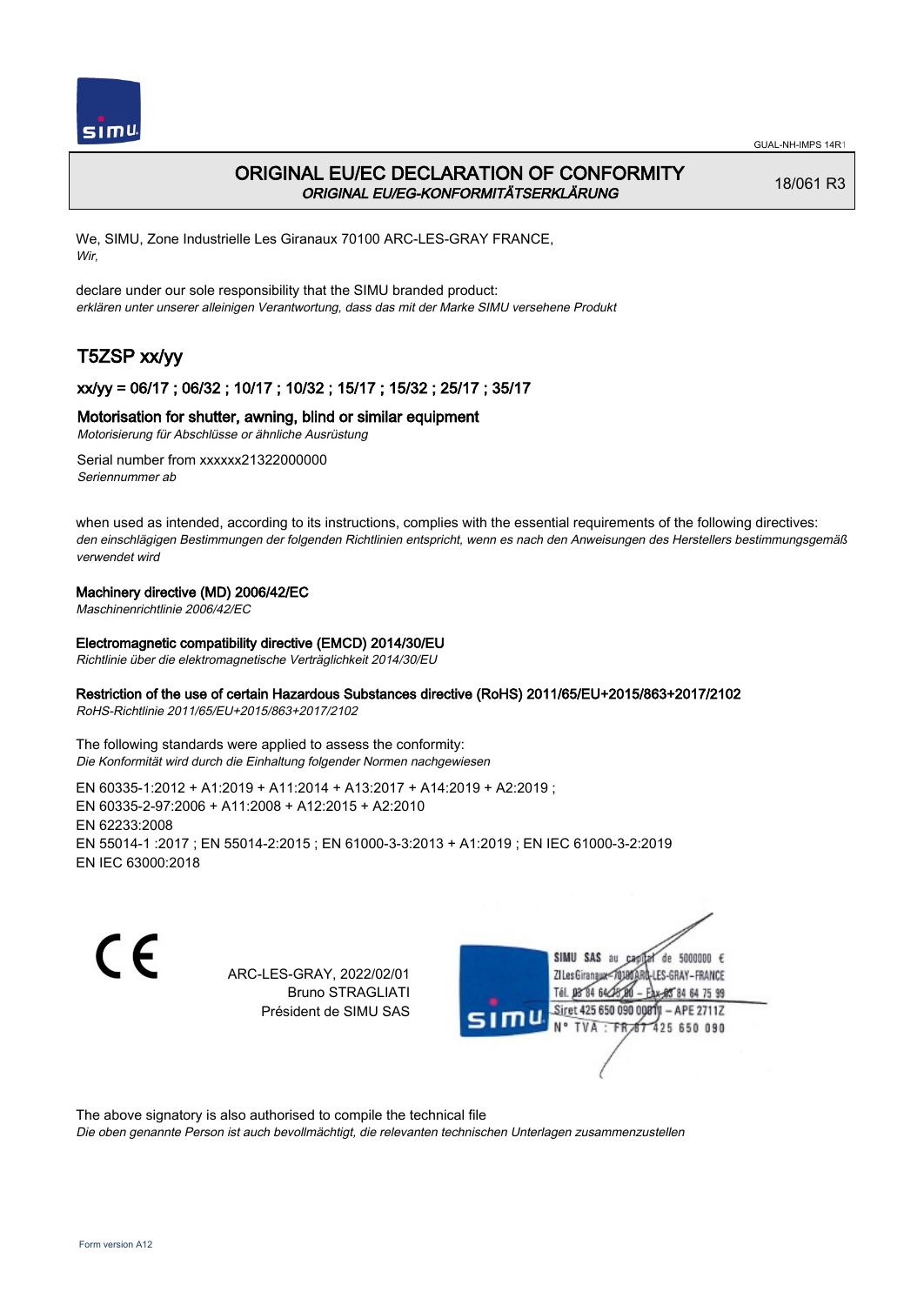

# ORIGINAL EU/EC DECLARATION OF CONFORMITY DECLARACIÓN UE/CE DE CONFORMIDAD ORIGINAL

18/061 R3

We, SIMU, Zone Industrielle Les Giranaux 70100 ARC-LES-GRAY FRANCE, Nosotros,

declare under our sole responsibility that the SIMU branded product: declaramos bajo nuestra única responsabilidad, que los productos de la marca SIMU

# T5ZSP xx/yy

## xx/yy = 06/17 ; 06/32 ; 10/17 ; 10/32 ; 15/17 ; 15/32 ; 25/17 ; 35/17

## Motorisation for shutter, awning, blind or similar equipment

Motorización de persiana, toldo, cortina o equipos similares

Serial number from xxxxxx21322000000 número de serie a partir de

when used as intended, according to its instructions, complies with the essential requirements of the following directives: cuando se utilizan según el uso previsto, de conformidad con sus instrucciones, cumplen con los requisitos esenciales de las siguientes directivas

## Machinery directive (MD) 2006/42/EC

Directiva "Máquinas" 2006/42/EC

### Electromagnetic compatibility directive (EMCD) 2014/30/EU

Directiva compatibilidad electromagnética 2014/30/EU

### Restriction of the use of certain Hazardous Substances directive (RoHS) 2011/65/EU+2015/863+2017/2102

Directiva RoHS 2011/65/EU+2015/863+2017/2102

The following standards were applied to assess the conformity: Las siguientes normas de referencia han sido aplicadas para evaluar la conformidad

EN 60335‑1:2012 + A1:2019 + A11:2014 + A13:2017 + A14:2019 + A2:2019 ; EN 60335‑2‑97:2006 + A11:2008 + A12:2015 + A2:2010 EN 62233:2008 EN 55014‑1 :2017 ; EN 55014‑2:2015 ; EN 61000‑3‑3:2013 + A1:2019 ; EN IEC 61000‑3‑2:2019 EN IEC 63000:2018

CE

ARC-LES-GRAY, 2022/02/01 Bruno STRAGLIATI Président de SIMU SAS



The above signatory is also authorised to compile the technical file

el firmante, anteriormente mencionado tambien esta facultado para elaborar el expediente tecnico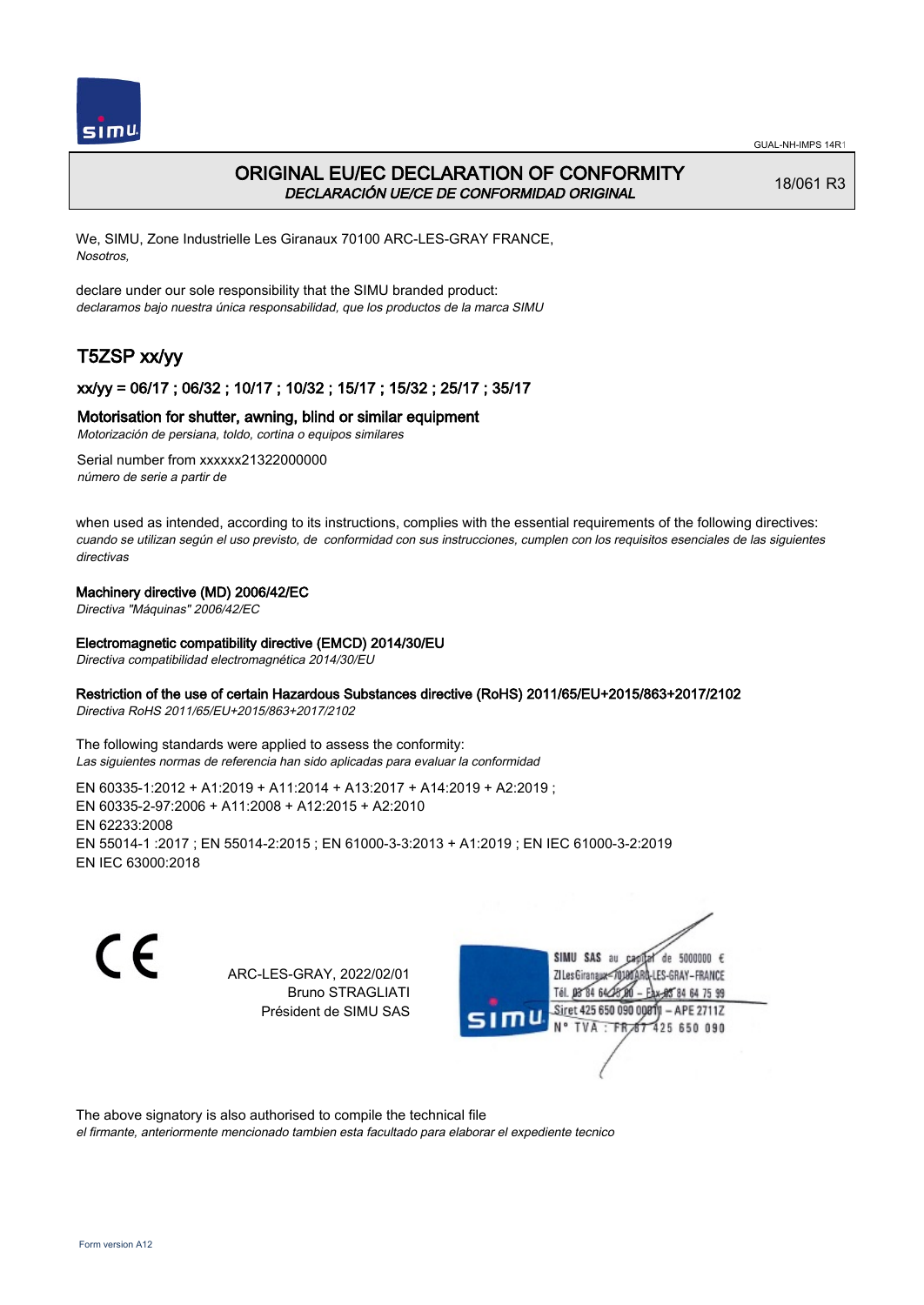

# ORIGINAL EU/EC DECLARATION OF CONFORMITY DICHIARAZIONE DI CONFORMITÀ UE/CE ORIGINALE

18/061 R3

We, SIMU, Zone Industrielle Les Giranaux 70100 ARC-LES-GRAY FRANCE, Noi,

declare under our sole responsibility that the SIMU branded product: dichiariamo sotto la nostra esclusiva responsabilità che l'appareccho di marca SIMU

# T5ZSP xx/yy

## xx/yy = 06/17 ; 06/32 ; 10/17 ; 10/32 ; 15/17 ; 15/32 ; 25/17 ; 35/17

### Motorisation for shutter, awning, blind or similar equipment

Motorizzazione di tapparella, persiana, tenda o apparecchiatura similare

Serial number from xxxxxx21322000000 Numero di serie a partire da

when used as intended, according to its instructions, complies with the essential requirements of the following directives: se utilizzato secondo l'uso previsto, come descritto nel suo manuale d'istruzioni, è conforme ai requisiti essenziali delle seguenti Direttive

#### Machinery directive (MD) 2006/42/EC

Direttiva Macchine 2006/42/EC

#### Electromagnetic compatibility directive (EMCD) 2014/30/EU

Direttiva compatibilità elettromagnetica 2014/30/EU

# Restriction of the use of certain Hazardous Substances directive (RoHS) 2011/65/EU+2015/863+2017/2102

Direttiva RoHS 2011/65/EU+2015/863+2017/2102

The following standards were applied to assess the conformity: I seguenti standard di riferimento sono stati applicati per ottenere la conformità

EN 60335‑1:2012 + A1:2019 + A11:2014 + A13:2017 + A14:2019 + A2:2019 ; EN 60335‑2‑97:2006 + A11:2008 + A12:2015 + A2:2010 EN 62233:2008 EN 55014‑1 :2017 ; EN 55014‑2:2015 ; EN 61000‑3‑3:2013 + A1:2019 ; EN IEC 61000‑3‑2:2019 EN IEC 63000:2018

C E

ARC-LES-GRAY, 2022/02/01 Bruno STRAGLIATI Président de SIMU SAS



The above signatory is also authorised to compile the technical file Il firmatario è inoltre autorizzato a costituire il fascicolo tecnico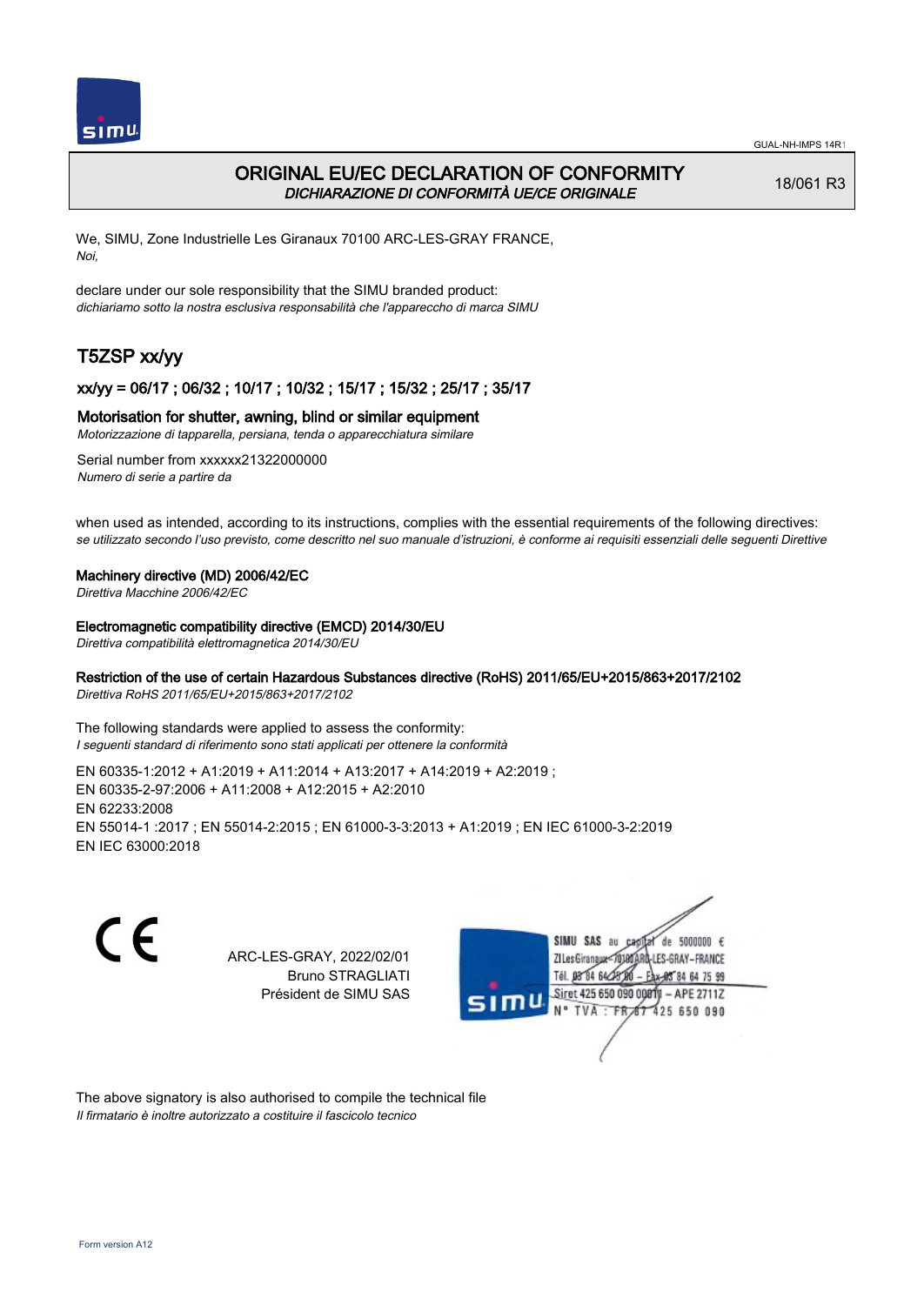

# ORIGINAL EU/EC DECLARATION OF CONFORMITY ОРИГИНАЛНА EU/EC ДЕКЛАРАЦИЯ ЗА СЪОТВЕТСТВИЕ

18/061 R3

We, SIMU, Zone Industrielle Les Giranaux 70100 ARC-LES-GRAY FRANCE, Ние,

declare under our sole responsibility that the SIMU branded product: декларираме на своя лична отговорност, че продукт с търговска марка SIMU

# T5ZSP xx/yy

## xx/yy = 06/17 ; 06/32 ; 10/17 ; 10/32 ; 15/17 ; 15/32 ; 25/17 ; 35/17

### Motorisation for shutter, awning, blind or similar equipment

Моторизация за ролетни щори, сенници или други подобни засенчващи изделия

Serial number from xxxxxx21322000000 сериен номер от

when used as intended, according to its instructions, complies with the essential requirements of the following directives: когато се използва съобразно предназначението си и в съответствие с инструкциите е в съответствие с основните изисквания на следните директиви

## Machinery directive (MD) 2006/42/EC

Машинна директива 2006/42/EC

### Electromagnetic compatibility directive (EMCD) 2014/30/EU

Директива за електромагнитна съвместимост 2014/30/EU

### Restriction of the use of certain Hazardous Substances directive (RoHS) 2011/65/EU+2015/863+2017/2102

RoHS Директива относно ограничението на употребата на определени опасни вещества в електрическото и електронното оборудване 2011/65/EU+2015/863+2017/2102

The following standards were applied to assess the conformity: Следните референтни стандарти са приложени за оценяване на съответствието

EN 60335‑1:2012 + A1:2019 + A11:2014 + A13:2017 + A14:2019 + A2:2019 ; EN 60335‑2‑97:2006 + A11:2008 + A12:2015 + A2:2010 EN 62233:2008 EN 55014‑1 :2017 ; EN 55014‑2:2015 ; EN 61000‑3‑3:2013 + A1:2019 ; EN IEC 61000‑3‑2:2019 EN IEC 63000:2018

C E

ARC-LES-GRAY, 2022/02/01 Bruno STRAGLIATI Président de SIMU SAS

SIMU SAS au  $cardiz$  de 5000000  $\epsilon$ LES-GRAY-FRANCE ZI Les Giranaux</DJ80AF Tél. 08 84 64 28 584 64 75 99 Siret 425 650 090 008TV  $-$  APE 2711Z N° TVA : FRAT 425 650 090

The above signatory is also authorised to compile the technical file Гоеподписващия също е упълномощен да съставя техническо досие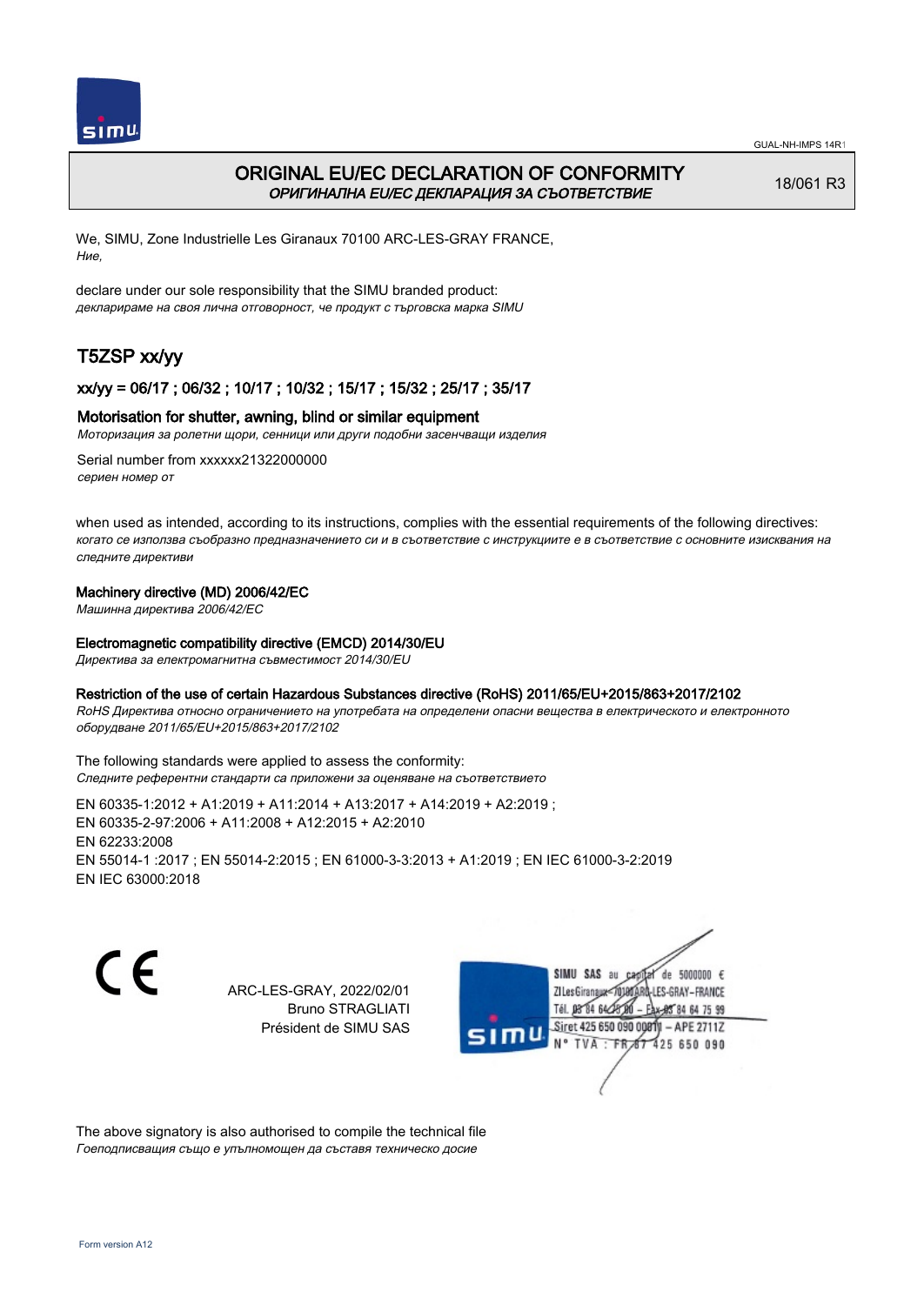

# ORIGINAL EU/EC DECLARATION OF CONFORMITY ORIGINÁLNÍ EU/ES PROHLÁŠENÍ O SHODĚ

18/061 R3

We, SIMU, Zone Industrielle Les Giranaux 70100 ARC-LES-GRAY FRANCE, My,

declare under our sole responsibility that the SIMU branded product: prohlašujeme na svou výlučnou odpovědnost, že výrobek značky SIMU

# T5ZSP xx/yy

# xx/yy = 06/17 ; 06/32 ; 10/17 ; 10/32 ; 15/17 ; 15/32 ; 25/17 ; 35/17

## Motorisation for shutter, awning, blind or similar equipment

Pohon pro rolety, markýzy, clony nebo podobná zařízení

Serial number from xxxxxx21322000000 Sériové číslo od

when used as intended, according to its instructions, complies with the essential requirements of the following directives: pokud je používán v souladu s účelem použití a s návodem, splňuje základní požadavky těchto směrnic

### Machinery directive (MD) 2006/42/EC

Směrnice o strojních zařízeních 2006/42/EC

#### Electromagnetic compatibility directive (EMCD) 2014/30/EU

Směrnice o elektromagnetické kompatibilitě 2014/30/EU

## Restriction of the use of certain Hazardous Substances directive (RoHS) 2011/65/EU+2015/863+2017/2102

Směrnice o omezení používání některých nebezpečných látek v elektrických a elektronických zařízeních 2011/65/EU+2015/863+2017/2102

The following standards were applied to assess the conformity: Pro posouzení shody byly použity následující normy

EN 60335‑1:2012 + A1:2019 + A11:2014 + A13:2017 + A14:2019 + A2:2019 ; EN 60335‑2‑97:2006 + A11:2008 + A12:2015 + A2:2010 EN 62233:2008 EN 55014‑1 :2017 ; EN 55014‑2:2015 ; EN 61000‑3‑3:2013 + A1:2019 ; EN IEC 61000‑3‑2:2019 EN IEC 63000:2018

C E

ARC-LES-GRAY, 2022/02/01 Bruno STRAGLIATI Président de SIMU SAS



The above signatory is also authorised to compile the technical file Výše uvedená osoba je také osoba pověřená sestavením technické dokumentace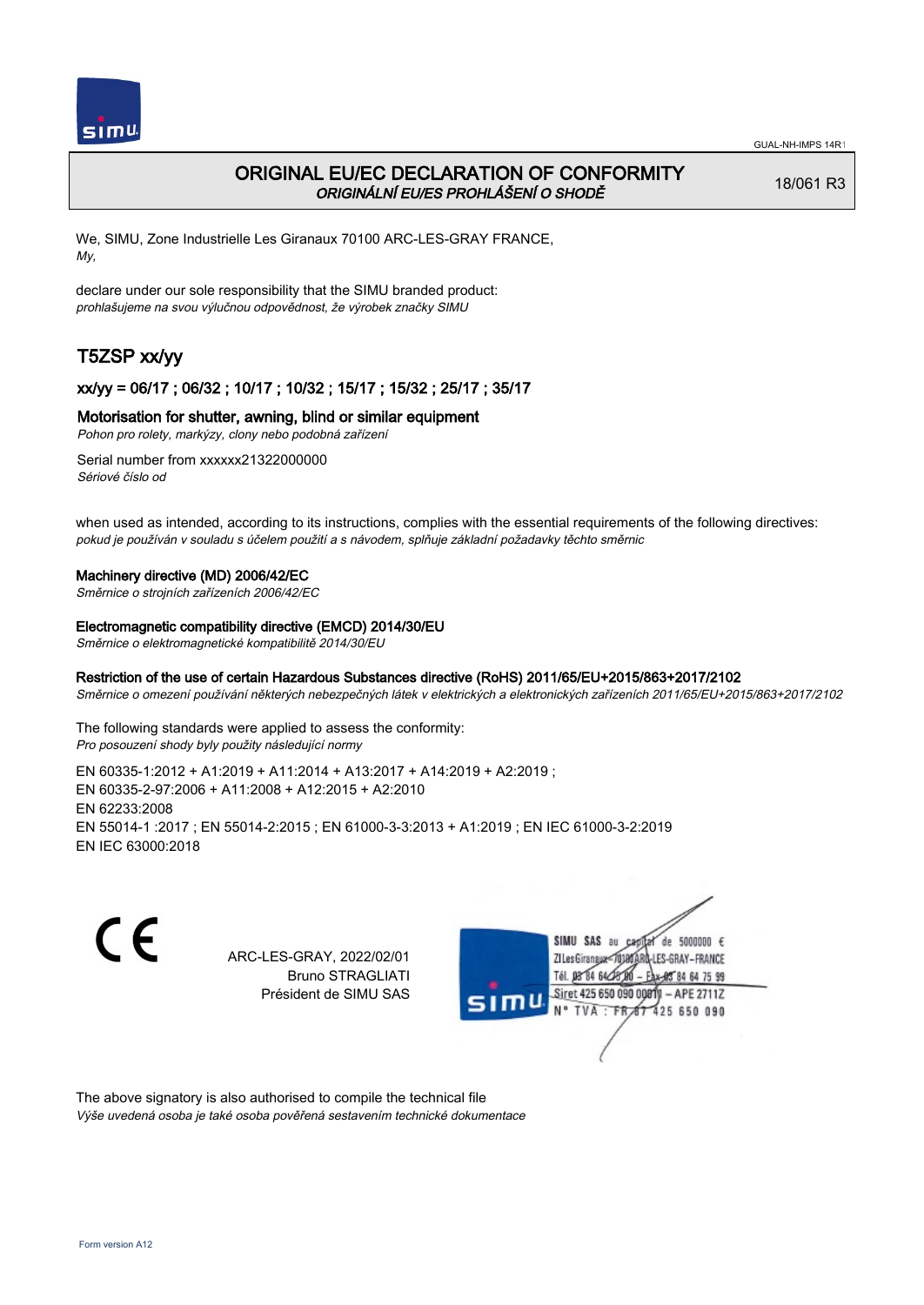

# ORIGINAL EU/EC DECLARATION OF CONFORMITY ORIGINAL EU/EF-OVERENSSTEMMELSESERKLÆRING

18/061 R3

We, SIMU, Zone Industrielle Les Giranaux 70100 ARC-LES-GRAY FRANCE, Vi,

declare under our sole responsibility that the SIMU branded product: erklærer som eneansvarlige, at SIMU mærkede produkter

# T5ZSP xx/yy

# xx/yy = 06/17 ; 06/32 ; 10/17 ; 10/32 ; 15/17 ; 15/32 ; 25/17 ; 35/17

## Motorisation for shutter, awning, blind or similar equipment

Motorisering af gitre, markiser, persienner eller lign. udstyr

Serial number from xxxxxx21322000000 serienummer fra

when used as intended, according to its instructions, complies with the essential requirements of the following directives: når det anvendes efter hensigten, efter dennes instrukser, overholder kravene i følgende direktiver

### Machinery directive (MD) 2006/42/EC

Maskindirektivet 2006/42/EC

### Electromagnetic compatibility directive (EMCD) 2014/30/EU

Elektromagnetisk kompatibilitet direktiv 2014/30/EU

## Restriction of the use of certain Hazardous Substances directive (RoHS) 2011/65/EU+2015/863+2017/2102

RoHS direktiv 2011/65/EU+2015/863+2017/2102

The following standards were applied to assess the conformity: Referencestandarderne der følger blev anvendt til at vurdere overholdelsen

EN 60335‑1:2012 + A1:2019 + A11:2014 + A13:2017 + A14:2019 + A2:2019 ; EN 60335‑2‑97:2006 + A11:2008 + A12:2015 + A2:2010 EN 62233:2008 EN 55014‑1 :2017 ; EN 55014‑2:2015 ; EN 61000‑3‑3:2013 + A1:2019 ; EN IEC 61000‑3‑2:2019 EN IEC 63000:2018

C E

ARC-LES-GRAY, 2022/02/01 Bruno STRAGLIATI Président de SIMU SAS



The above signatory is also authorised to compile the technical file Personen nævnt ovenfor er også godkendt til at udarbejde det tekniske dossier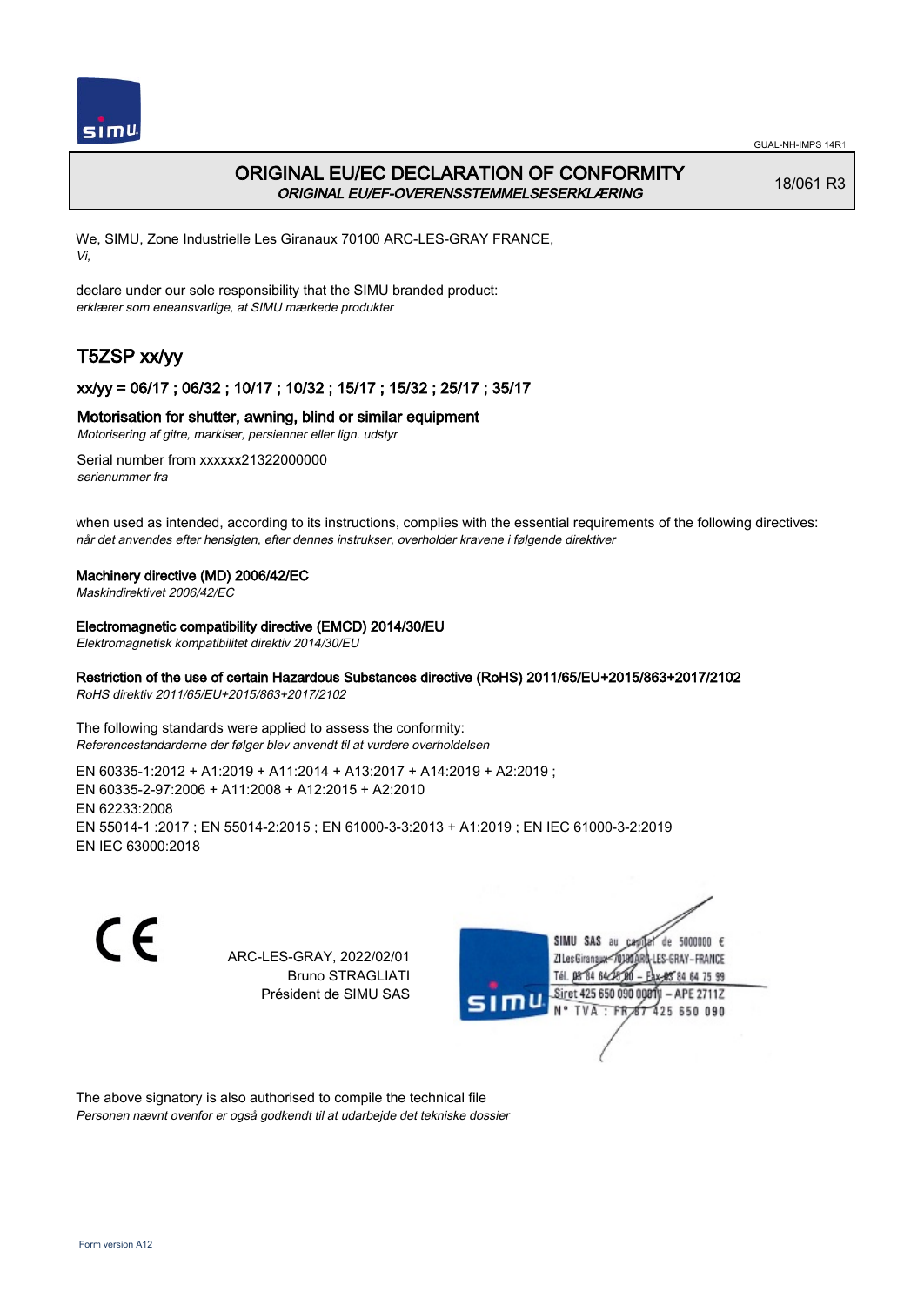

# ORIGINAL EU/EC DECLARATION OF CONFORMITY EL/EK VASTAVUSDEKLARATSIOON

18/061 R3

We, SIMU, Zone Industrielle Les Giranaux 70100 ARC-LES-GRAY FRANCE, Meie,

declare under our sole responsibility that the SIMU branded product: kinnitame kogu vastutusega, et SIMU kaubamärgiga tooted

# T5ZSP xx/yy

## xx/yy = 06/17 ; 06/32 ; 10/17 ; 10/32 ; 15/17 ; 15/32 ; 25/17 ; 35/17

### Motorisation for shutter, awning, blind or similar equipment

Aknaluukide, varikatuste, aknakardinate või sarnaste seadmete motoriseerimine

Serial number from xxxxxx21322000000 Seerianumber alates

when used as intended, according to its instructions, complies with the essential requirements of the following directives: kui kasutatakse eesmärgipäraselt ja juhiste kohaselt, vastavad käesoleva direktiivi põhinõuetele

### Machinery directive (MD) 2006/42/EC

Masinate direktiiv 2006/42/EC

#### Electromagnetic compatibility directive (EMCD) 2014/30/EU

Elektromagnetilise ühilduvuse direktiiv 2014/30/EU

## Restriction of the use of certain Hazardous Substances directive (RoHS) 2011/65/EU+2015/863+2017/2102

RoHs direktiiv ohtlike ainete kasutamise piirangute kohta elektri- ja elektroonikaseadmetes 2011/65/EU+2015/863+2017/2102

The following standards were applied to assess the conformity: Vastavusdeklaratsiooni hindamiseks kasutatakse järgmisi standardeid

EN 60335‑1:2012 + A1:2019 + A11:2014 + A13:2017 + A14:2019 + A2:2019 ; EN 60335‑2‑97:2006 + A11:2008 + A12:2015 + A2:2010 EN 62233:2008 EN 55014‑1 :2017 ; EN 55014‑2:2015 ; EN 61000‑3‑3:2013 + A1:2019 ; EN IEC 61000‑3‑2:2019 EN IEC 63000:2018

C E

ARC-LES-GRAY, 2022/02/01 Bruno STRAGLIATI Président de SIMU SAS



The above signatory is also authorised to compile the technical file Eelpool nimetatud isik on volitatud koostama tehnilist dokumentatsiooni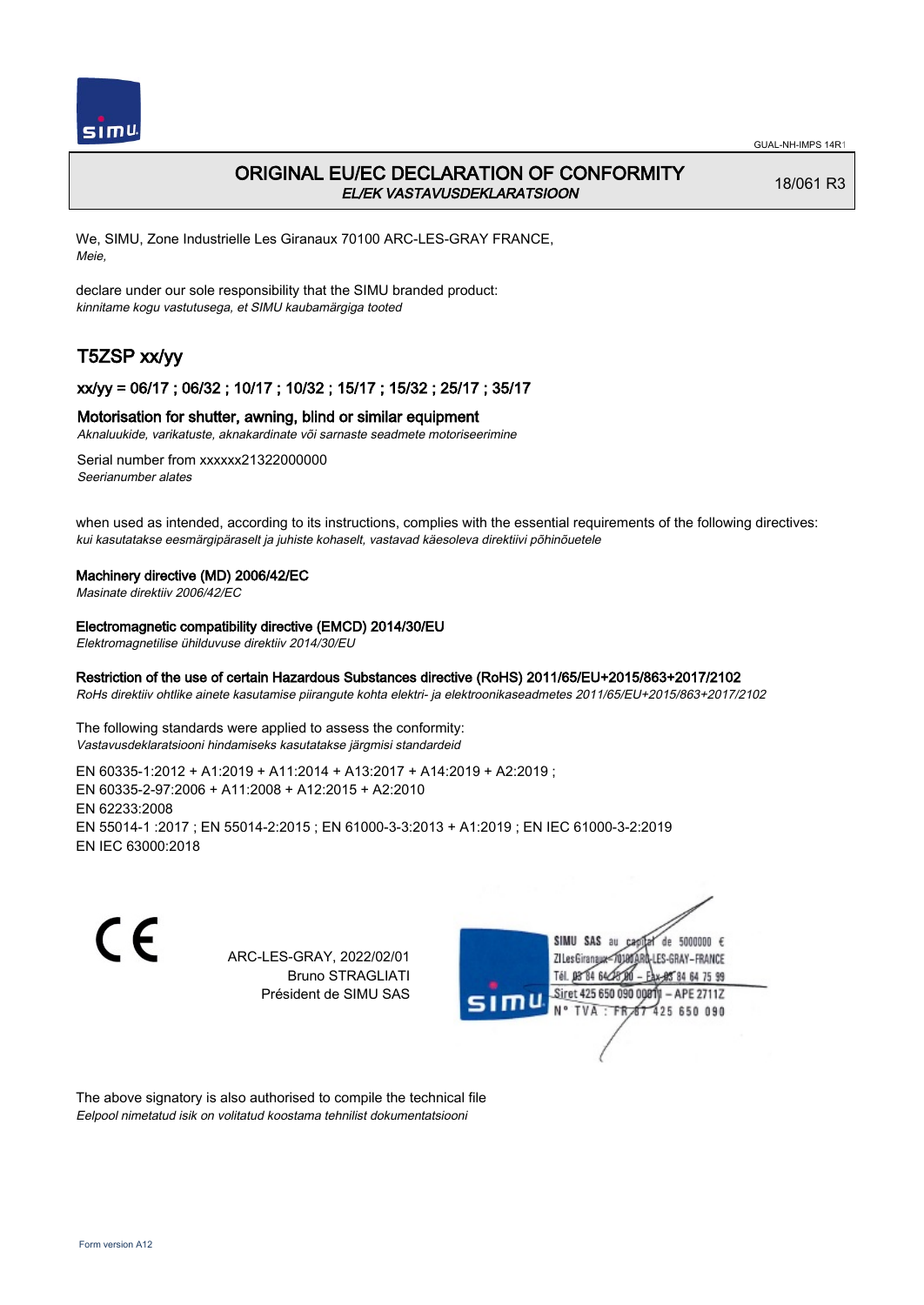

# ORIGINAL EU/EC DECLARATION OF CONFORMITY ALKUPERÄISET EU/EY-VAATIMUSTENMUKAISUUSVAKUUTUS

18/061 R3

We, SIMU, Zone Industrielle Les Giranaux 70100 ARC-LES-GRAY FRANCE, Me,

declare under our sole responsibility that the SIMU branded product: vakuutamme omalla vastuullamme, että SIMU merkkituote

# T5ZSP xx/yy

# xx/yy = 06/17 ; 06/32 ; 10/17 ; 10/32 ; 15/17 ; 15/32 ; 25/17 ; 35/17

## Motorisation for shutter, awning, blind or similar equipment

Sälerullainten, markiisien, kaihtimien tai vastaavien motorisointi

Serial number from xxxxxx21322000000 sarianumerot

when used as intended, according to its instructions, complies with the essential requirements of the following directives: kun käytettynä oikein ja sen ohjeiden mukaan, noudattaa seuraavien direktiivien olennaisia vaatimuksia

### Machinery directive (MD) 2006/42/EC

Konedirektiivin 2006/42/EC

#### Electromagnetic compatibility directive (EMCD) 2014/30/EU

Sähkömagneettinen yhteensopivuus direktiivin 2014/30/EU

# Restriction of the use of certain Hazardous Substances directive (RoHS) 2011/65/EU+2015/863+2017/2102

RoHS direktiivin 2011/65/EU+2015/863+2017/2102

The following standards were applied to assess the conformity: Seuraavia viitestandardeja sovellettiin vaatimustenmukaisuusvakuutusta arvioitaessa

EN 60335‑1:2012 + A1:2019 + A11:2014 + A13:2017 + A14:2019 + A2:2019 ; EN 60335‑2‑97:2006 + A11:2008 + A12:2015 + A2:2010 EN 62233:2008 EN 55014‑1 :2017 ; EN 55014‑2:2015 ; EN 61000‑3‑3:2013 + A1:2019 ; EN IEC 61000‑3‑2:2019 EN IEC 63000:2018

C E

ARC-LES-GRAY, 2022/02/01 Bruno STRAGLIATI Président de SIMU SAS



The above signatory is also authorised to compile the technical file Yllä allekirjoittaja on myös valtuutettu kokoamaan teknisten tiedostojen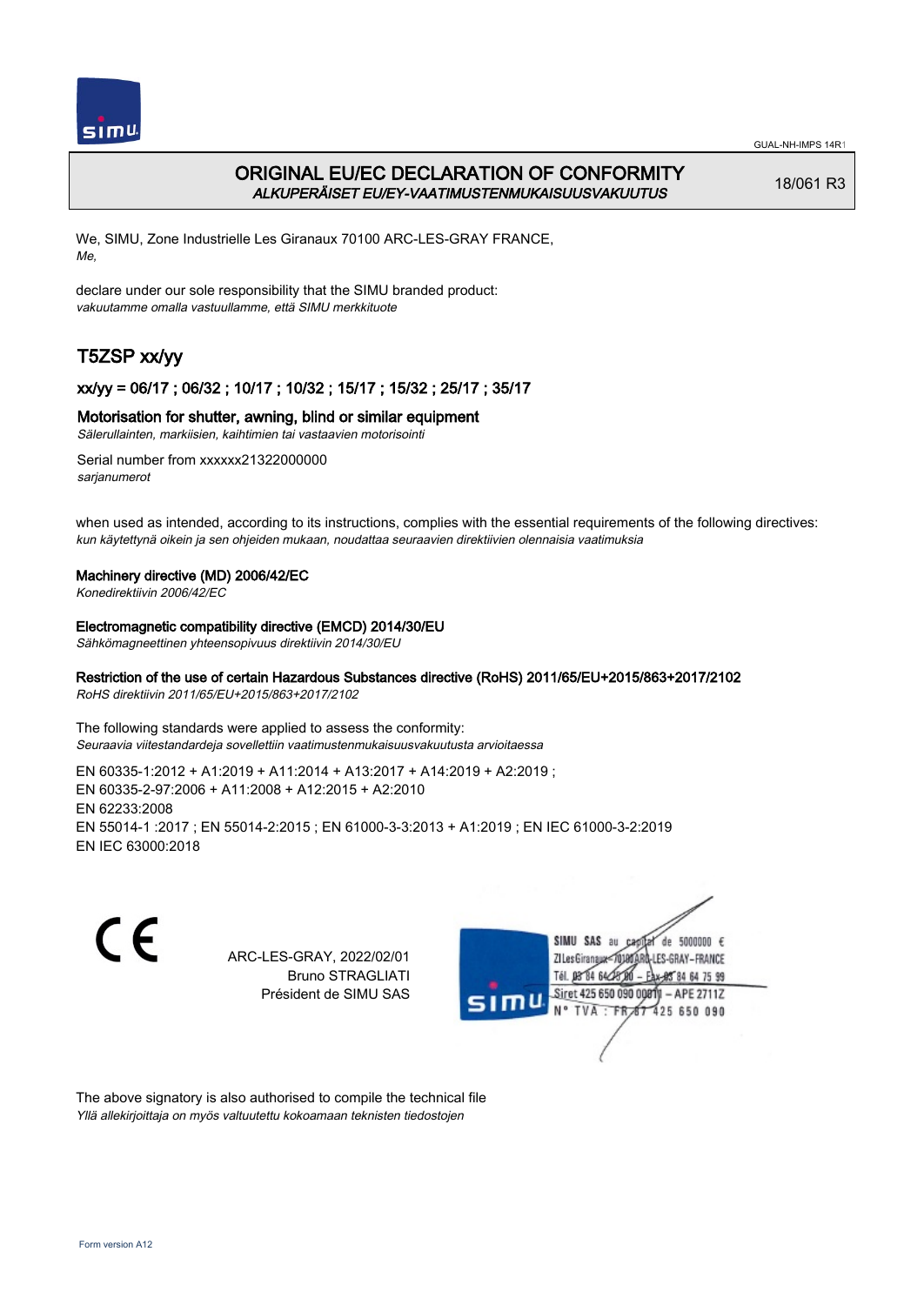

# ORIGINAL EU/EC DECLARATION OF CONFORMITY ΠΡΩΤΟΤΥΠΟ ΔΗΛΩΣΗ ΣΥΜΜΟΡΦΩΣΗΣ ΕΕ/EK

18/061 R3

We, SIMU, Zone Industrielle Les Giranaux 70100 ARC-LES-GRAY FRANCE, εμείς,

declare under our sole responsibility that the SIMU branded product: Δηλώνουμε αναλαμβάνοντας την αποκλειστική ευθύνη ότι το επώνυμο προϊόν SIMU

# T5ZSP xx/yy

## xx/yy = 06/17 ; 06/32 ; 10/17 ; 10/32 ; 15/17 ; 15/32 ; 25/17 ; 35/17

## Motorisation for shutter, awning, blind or similar equipment

Μηχανοκίνηση για ρολα,τέντες,στόρια ή παρόμοιο εξοπλισμό

Serial number from xxxxxx21322000000 σειριακό αριθμό από

when used as intended, according to its instructions, complies with the essential requirements of the following directives: όταν χρησιμοποιείται όπως έχει προβλεφθεί, σύμφωνα με τις οδηγίες του, συμφωνεί με τις βασικές απαιτήσεις των ακόλουθων οδηγιών

#### Machinery directive (MD) 2006/42/EC

Οδηγία περι μηχανικού εξοπλισμού 2006/42/EC

#### Electromagnetic compatibility directive (EMCD) 2014/30/EU

Οδηγία ηλεκτρομαγνητικής συμβατότητας 2014/30/EU

## Restriction of the use of certain Hazardous Substances directive (RoHS) 2011/65/EU+2015/863+2017/2102

Οδηγίας RoHS 2011/65/EU+2015/863+2017/2102

The following standards were applied to assess the conformity: Τα πρότυπα αναφοράς που ακολουθούν εφαρμόστηκαν με σκοπό την αξιολόγηση της συμμόρφωσης

EN 60335‑1:2012 + A1:2019 + A11:2014 + A13:2017 + A14:2019 + A2:2019 ; EN 60335‑2‑97:2006 + A11:2008 + A12:2015 + A2:2010 EN 62233:2008 EN 55014‑1 :2017 ; EN 55014‑2:2015 ; EN 61000‑3‑3:2013 + A1:2019 ; EN IEC 61000‑3‑2:2019 EN IEC 63000:2018

C E

ARC-LES-GRAY, 2022/02/01 Bruno STRAGLIATI Président de SIMU SAS



The above signatory is also authorised to compile the technical file

Το πρόσωπο που αναφέρεται παραπάνω είναι επίσης εξουσιοδοτημένο να καταρτίσει τον τεχνικό φάκελο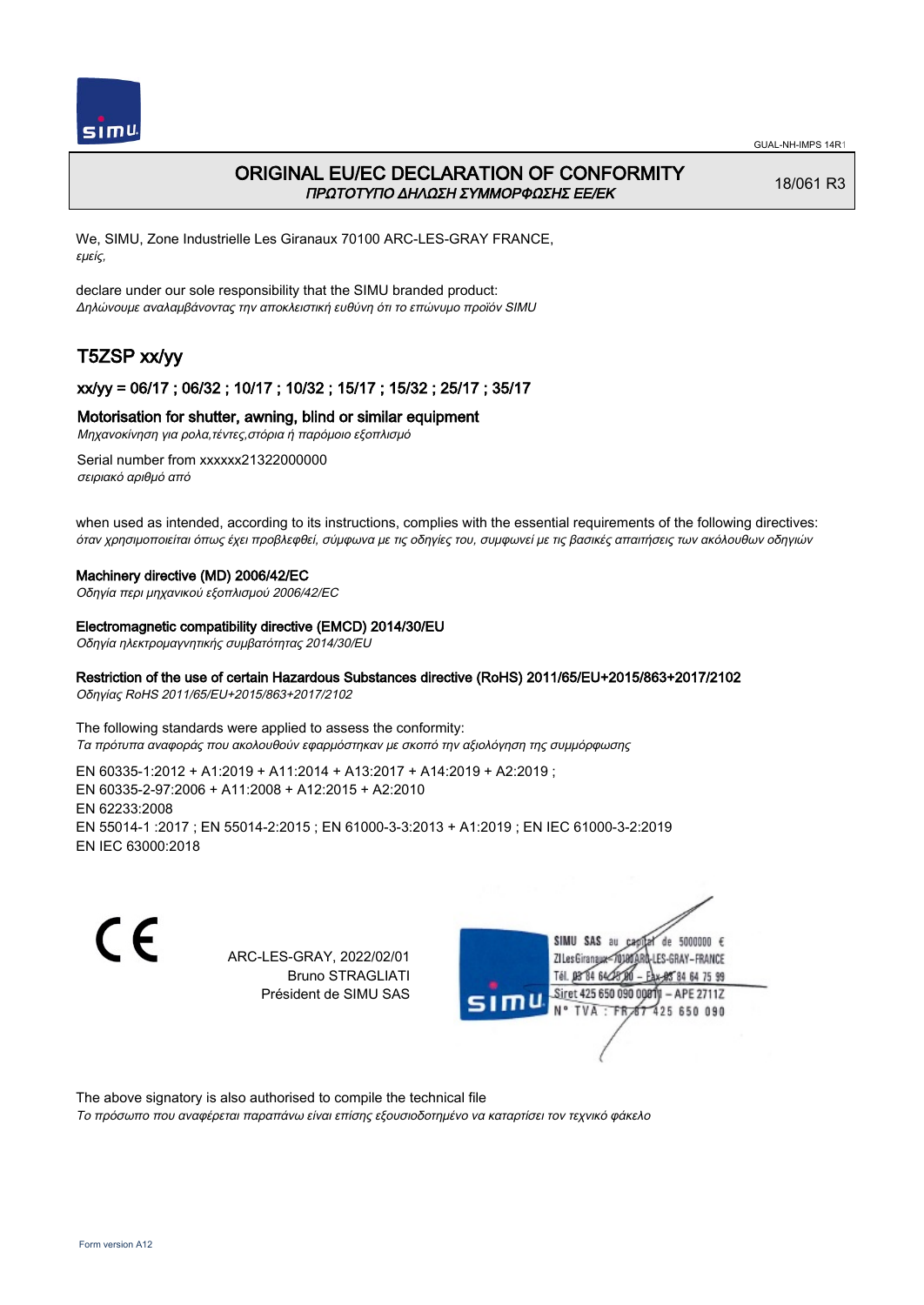

# ORIGINAL EU/EC DECLARATION OF CONFORMITY ORGINALNA EU/EC DEKLARACIJA O USKLAĐENOSTI

18/061 R3

We, SIMU, Zone Industrielle Les Giranaux 70100 ARC-LES-GRAY FRANCE, Mi,

declare under our sole responsibility that the SIMU branded product: izjavljujemo pod punom odgovornošču da je proizvod marke SIMU

# T5ZSP xx/yy

# xx/yy = 06/17 ; 06/32 ; 10/17 ; 10/32 ; 15/17 ; 15/32 ; 25/17 ; 35/17

## Motorisation for shutter, awning, blind or similar equipment

Motorizacija za rolete,tende,sjenila ili slične opreme

Serial number from xxxxxx21322000000 Serijski broj iz

when used as intended, according to its instructions, complies with the essential requirements of the following directives: ako se upotrebljava prema namjeni, prema važećim uputama, usklađen sa prijeko potrebnim zahtijevima slijedećih direktiva

#### Machinery directive (MD) 2006/42/EC

Direktiva o strojevima 2006/42/EC

#### Electromagnetic compatibility directive (EMCD) 2014/30/EU

Direktiva o elektromagnetskoj usklađenosti 2014/30/EU

# Restriction of the use of certain Hazardous Substances directive (RoHS) 2011/65/EU+2015/863+2017/2102

Direktiva RoHS 2011/65/EU+2015/863+2017/2102

The following standards were applied to assess the conformity: Slijedeće reference standarda se primjenjuju da se odredi usklađenost

EN 60335‑1:2012 + A1:2019 + A11:2014 + A13:2017 + A14:2019 + A2:2019 ; EN 60335‑2‑97:2006 + A11:2008 + A12:2015 + A2:2010 EN 62233:2008 EN 55014‑1 :2017 ; EN 55014‑2:2015 ; EN 61000‑3‑3:2013 + A1:2019 ; EN IEC 61000‑3‑2:2019 EN IEC 63000:2018

C E

ARC-LES-GRAY, 2022/02/01 Bruno STRAGLIATI Président de SIMU SAS



The above signatory is also authorised to compile the technical file Gore navedeni potpisnik također je ovlašten za sastavljanje tehničkog dokumenta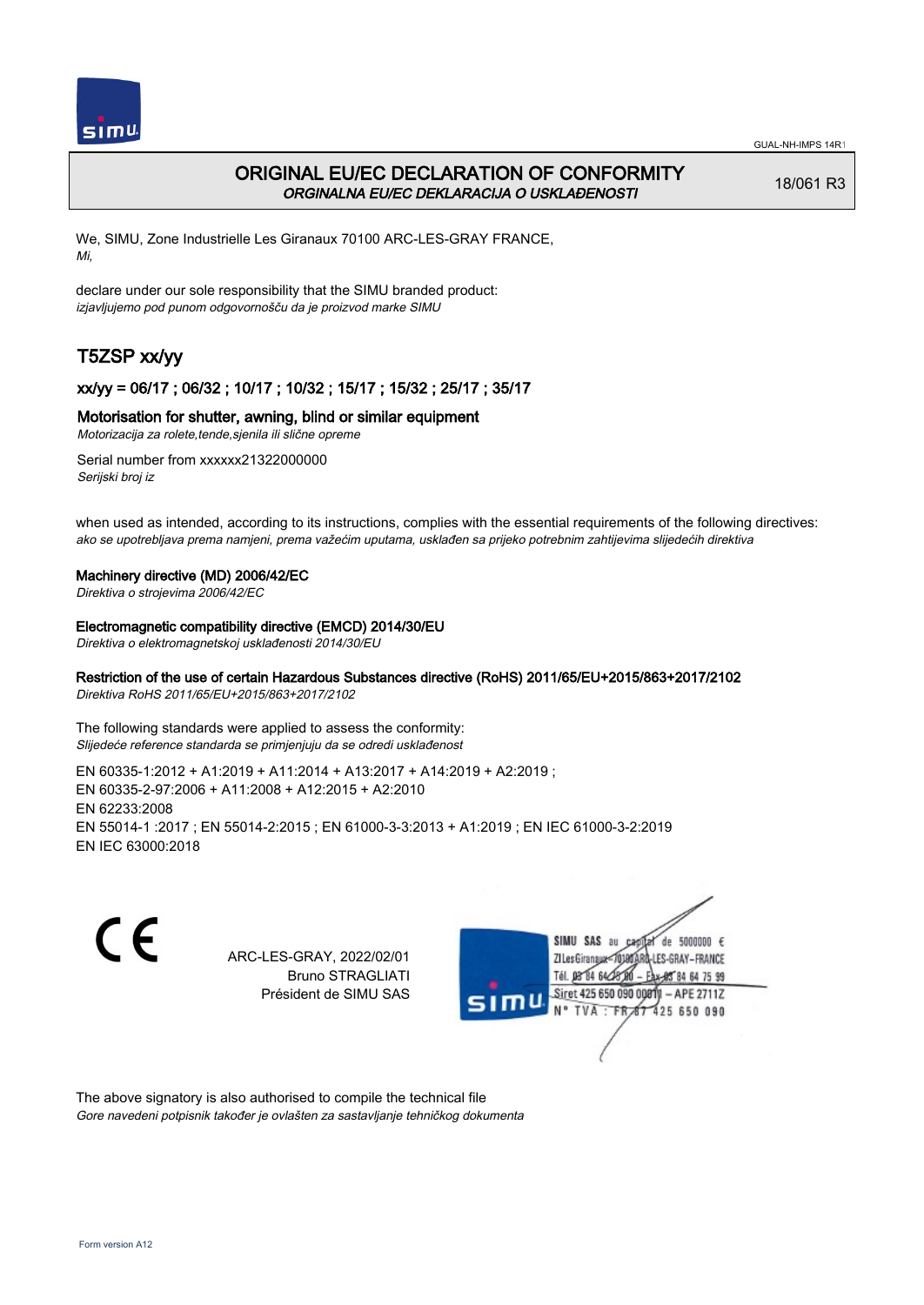

# ORIGINAL EU/EC DECLARATION OF CONFORMITY Eredeti EU/CE Megfelelőségi Nyilatkozat

18/061 R3

We, SIMU, Zone Industrielle Les Giranaux 70100 ARC-LES-GRAY FRANCE, Alulírott,

declare under our sole responsibility that the SIMU branded product: felelősségünk teljes tudatában kijelentjük, hogy a szóban forgó SIMU termék

# T5ZSP xx/yy

## xx/yy = 06/17 ; 06/32 ; 10/17 ; 10/32 ; 15/17 ; 15/32 ; 25/17 ; 35/17

### Motorisation for shutter, awning, blind or similar equipment

Redőny, napellenző vagy hasonlószerkezetek motorizálása

Serial number from xxxxxx21322000000 Sorozatszámtól

when used as intended, according to its instructions, complies with the essential requirements of the following directives: megfelel, az alábbi irányelvekben megfogalmazott alapvető követelményeknek

### Machinery directive (MD) 2006/42/EC

Gépekre vonatkozó irányelv 2006/42/EC

#### Electromagnetic compatibility directive (EMCD) 2014/30/EU

Elektromágneses megfelelőségi irányelv 2014/30/EU

## Restriction of the use of certain Hazardous Substances directive (RoHS) 2011/65/EU+2015/863+2017/2102

RoHS irányelv 2011/65/EU+2015/863+2017/2102

The following standards were applied to assess the conformity: A megfelelőség biztosításának érdekében az alábbi szabványok kerültek alkalmazásra

EN 60335‑1:2012 + A1:2019 + A11:2014 + A13:2017 + A14:2019 + A2:2019 ; EN 60335‑2‑97:2006 + A11:2008 + A12:2015 + A2:2010 EN 62233:2008 EN 55014‑1 :2017 ; EN 55014‑2:2015 ; EN 61000‑3‑3:2013 + A1:2019 ; EN IEC 61000‑3‑2:2019 EN IEC 63000:2018

C E

ARC-LES-GRAY, 2022/02/01 Bruno STRAGLIATI Président de SIMU SAS



The above signatory is also authorised to compile the technical file A fent említett aláíró is jogosult a műszaki dokumentáció összeállítására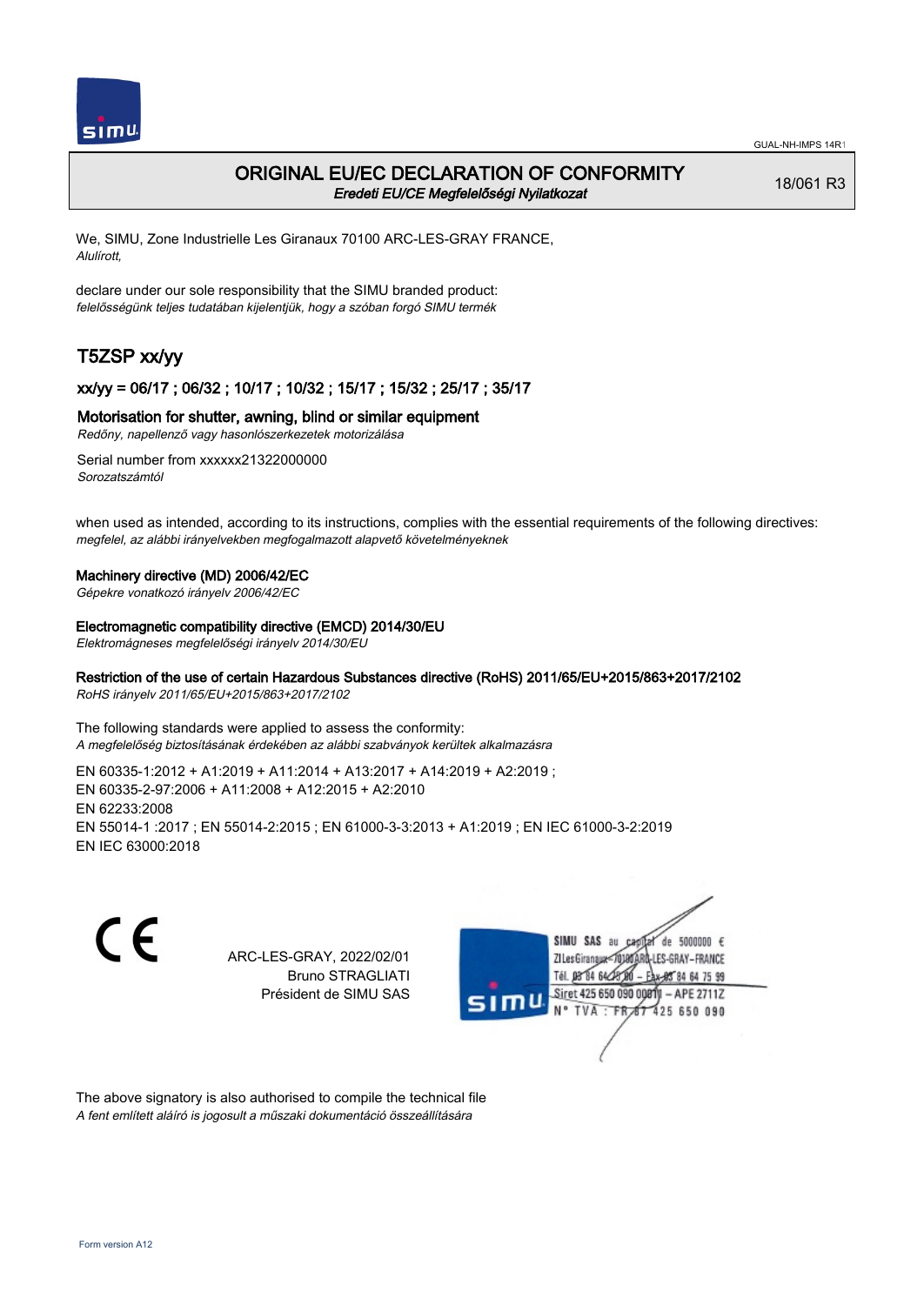

# ORIGINAL EU/EC DECLARATION OF CONFORMITY ORIGINALI ES/EB ATITIKTIES DEKLARACIJA

18/061 R3

We, SIMU, Zone Industrielle Les Giranaux 70100 ARC-LES-GRAY FRANCE, Mes,

declare under our sole responsibility that the SIMU branded product: atsakingai deklaruojame, kad SIMU kompanijos produktas

# T5ZSP xx/yy

## xx/yy = 06/17 ; 06/32 ; 10/17 ; 10/32 ; 15/17 ; 15/32 ; 25/17 ; 35/17

## Motorisation for shutter, awning, blind or similar equipment

Apsauginių žaliuzių, markizių, ritininių užuolaidų ir panašių gaminių automatizavimas

Serial number from xxxxxx21322000000 Serijos numeris nuo

when used as intended, according to its instructions, complies with the essential requirements of the following directives: naudojamas pagal paskirtį, pagal gamintojo instrukcijas, atitinka esminius šių Direktyvų reikalavimus

### Machinery directive (MD) 2006/42/EC

Mašinų direktyva 2006/42/EC

Electromagnetic compatibility directive (EMCD) 2014/30/EU

Elektromagnetinio suderinamumo direktyva 2014/30/EU

# Restriction of the use of certain Hazardous Substances directive (RoHS) 2011/65/EU+2015/863+2017/2102

PMNA (RoHS) direktyva 2011/65/EU+2015/863+2017/2102

The following standards were applied to assess the conformity: Įverinti deklaruojamą atitiktį buvo taikomi toliau nurodyti standartai

EN 60335‑1:2012 + A1:2019 + A11:2014 + A13:2017 + A14:2019 + A2:2019 ; EN 60335‑2‑97:2006 + A11:2008 + A12:2015 + A2:2010 EN 62233:2008 EN 55014‑1 :2017 ; EN 55014‑2:2015 ; EN 61000‑3‑3:2013 + A1:2019 ; EN IEC 61000‑3‑2:2019 EN IEC 63000:2018

C E

ARC-LES-GRAY, 2022/02/01 Bruno STRAGLIATI Président de SIMU SAS



The above signatory is also authorised to compile the technical file Asmuo, pasirašęs šią deklaraciją, taip pat turi įgaliojimą sudaryti techninę bylą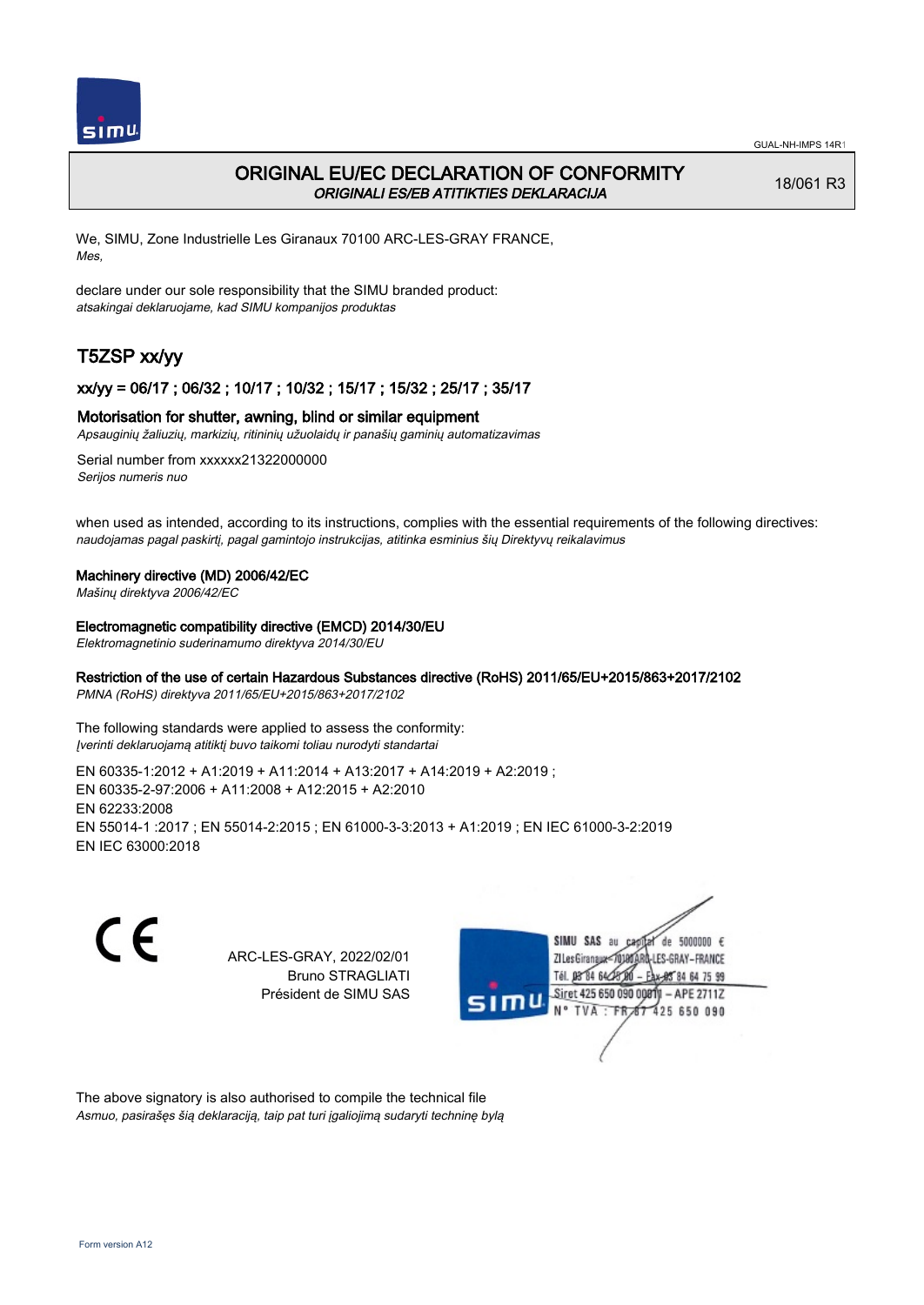

# ORIGINAL EU/EC DECLARATION OF CONFORMITY ES/EK ATBILSTĪBAS DEKLARĀCIJA

18/061 R3

We, SIMU, Zone Industrielle Les Giranaux 70100 ARC-LES-GRAY FRANCE, Mēs,

declare under our sole responsibility that the SIMU branded product: ar pilnu atbildību, apliecinām, ka SIMU zīmola produkti,

# T5ZSP xx/yy

## xx/yy = 06/17 ; 06/32 ; 10/17 ; 10/32 ; 15/17 ; 15/32 ; 25/17 ; 35/17

### Motorisation for shutter, awning, blind or similar equipment

Aizsargžalūziju, žalūziju, markīžu, aizkaru un līdzīgu gala produktu motorizēšana

Serial number from xxxxxx21322000000 sērijas numurs no

when used as intended, according to its instructions, complies with the essential requirements of the following directives: ja tie tiek lietoti saskaņā ar norādījumiem, atbilst šo direktīvu pamatprasībām

#### Machinery directive (MD) 2006/42/EC

Mašīnu Direktīva 2006/42/EC

Electromagnetic compatibility directive (EMCD) 2014/30/EU

Elektromagnētiskās Savietojamības Direktīva 2014/30/EU

### Restriction of the use of certain Hazardous Substances directive (RoHS) 2011/65/EU+2015/863+2017/2102

RoHs Direktīva par dažādu bīstamu vielu izmantošanas ierobežošanu elektriskās un elektroniskās iekārtās 2011/65/EU+2015/863+2017/2102

The following standards were applied to assess the conformity: Atbilstības deklarācijas novērtēšanai tiek pielietoti sekojoši standarti

EN 60335‑1:2012 + A1:2019 + A11:2014 + A13:2017 + A14:2019 + A2:2019 ; EN 60335‑2‑97:2006 + A11:2008 + A12:2015 + A2:2010 EN 62233:2008 EN 55014‑1 :2017 ; EN 55014‑2:2015 ; EN 61000‑3‑3:2013 + A1:2019 ; EN IEC 61000‑3‑2:2019 EN IEC 63000:2018

CE

ARC-LES-GRAY, 2022/02/01 Bruno STRAGLIATI Président de SIMU SAS



The above signatory is also authorised to compile the technical file Iepriekš minētā persona ir pilnvarota sastādīt tehnisko dokumentāciju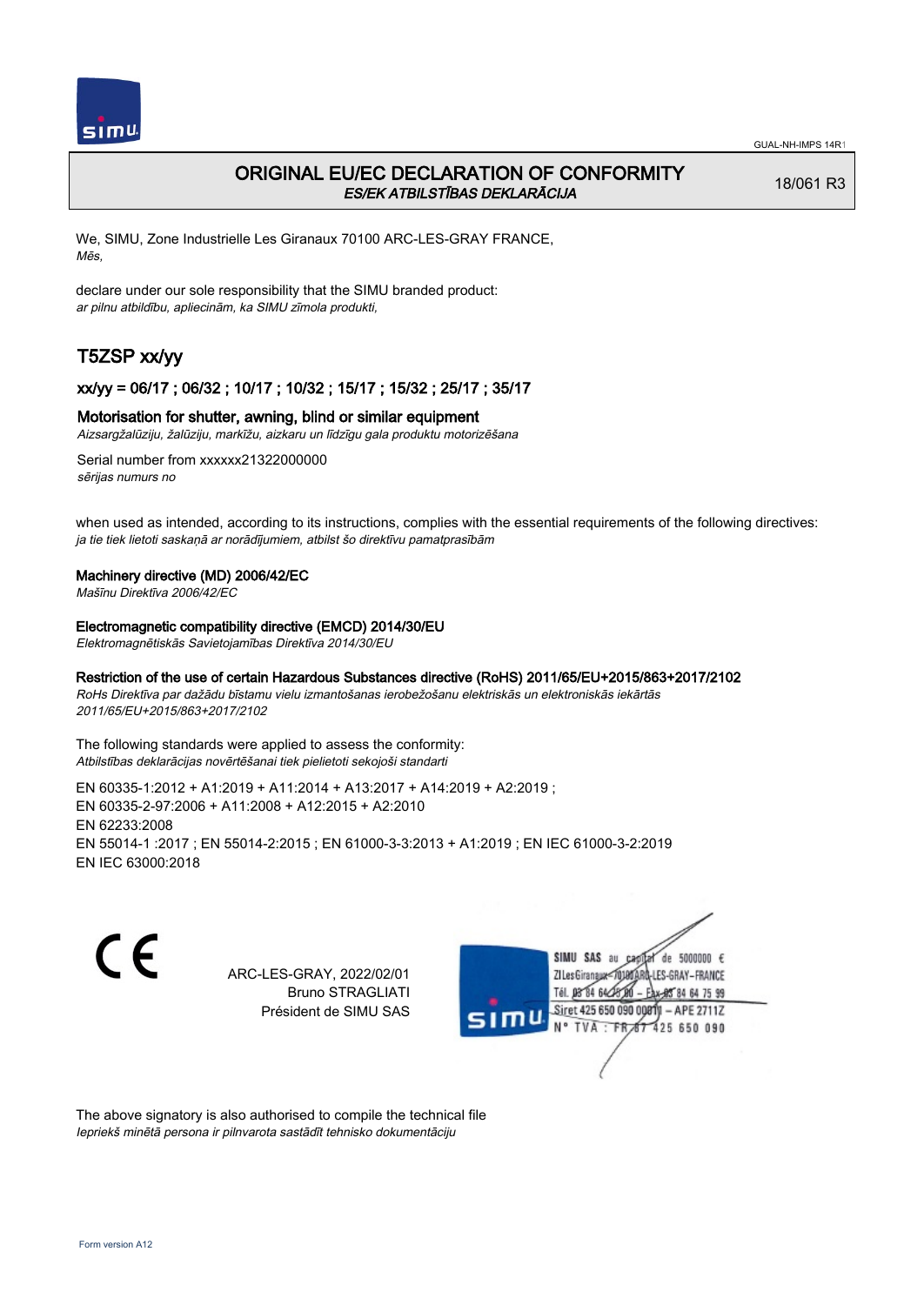

# ORIGINAL EU/EC DECLARATION OF CONFORMITY OORSPRONKELIJKE EU/EG-CONFORMITEITSVERKLARING

18/061 R3

We, SIMU, Zone Industrielle Les Giranaux 70100 ARC-LES-GRAY FRANCE, Wij,

declare under our sole responsibility that the SIMU branded product: verklaren op eigen verantwoordelijkheid dat het produkt van het SIMU

# T5ZSP xx/yy

# xx/yy = 06/17 ; 06/32 ; 10/17 ; 10/32 ; 15/17 ; 15/32 ; 25/17 ; 35/17

## Motorisation for shutter, awning, blind or similar equipment

Motorisatie voor rolluiken, zonwering, screens of gelijkaardige toepassingen

Serial number from xxxxxx21322000000 Serienummer van

when used as intended, according to its instructions, complies with the essential requirements of the following directives: wanneer gebruikt voor de juiste toepassing voldoet aan de essentiële eisen van de volgende richtlijnen

## Machinery directive (MD) 2006/42/EC

Machinerichtlijn 2006/42/EC

Electromagnetic compatibility directive (EMCD) 2014/30/EU

Richtlijn elektromagnetische compatibiliteit 2014/30/EU

## Restriction of the use of certain Hazardous Substances directive (RoHS) 2011/65/EU+2015/863+2017/2102

RoHS Richtlijn 2011/65/EU+2015/863+2017/2102

The following standards were applied to assess the conformity: De volgende referentiestandaarden worden toegepast om de overeenstemming te evalueren

EN 60335‑1:2012 + A1:2019 + A11:2014 + A13:2017 + A14:2019 + A2:2019 ; EN 60335‑2‑97:2006 + A11:2008 + A12:2015 + A2:2010 EN 62233:2008 EN 55014‑1 :2017 ; EN 55014‑2:2015 ; EN 61000‑3‑3:2013 + A1:2019 ; EN IEC 61000‑3‑2:2019 EN IEC 63000:2018

C E

ARC-LES-GRAY, 2022/02/01 Bruno STRAGLIATI Président de SIMU SAS



The above signatory is also authorised to compile the technical file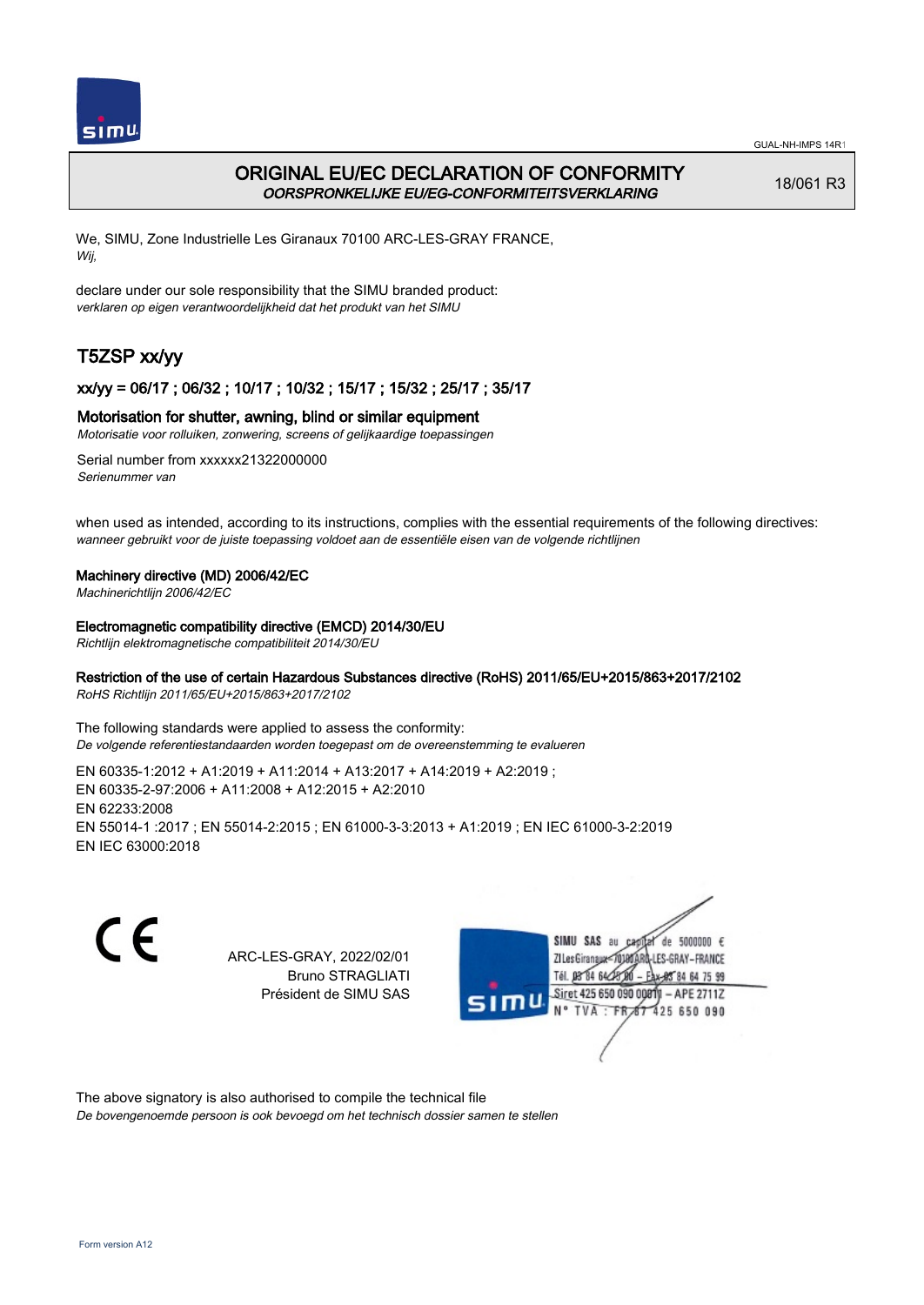

18/061 R3

# ORIGINAL EU/EC DECLARATION OF CONFORMITY ORIGINAL EU / CE - ERKLÆRING

We, SIMU, Zone Industrielle Les Giranaux 70100 ARC-LES-GRAY FRANCE, Vi,

declare under our sole responsibility that the SIMU branded product: erklærer under vårt eneansvar at SIMU merket produkt

# T5ZSP xx/yy

# xx/yy = 06/17 ; 06/32 ; 10/17 ; 10/32 ; 15/17 ; 15/32 ; 25/17 ; 35/17

## Motorisation for shutter, awning, blind or similar equipment

Motorisering for marksier, screens, persienner eller lignende utstyr

Serial number from xxxxxx21322000000 Serienummer fra

when used as intended, according to its instructions, complies with the essential requirements of the following directives: når de brukes som forutsatt, i henhold til sin instruks, i samsvar med de grunnlegende kravene i følgende direktiver

### Machinery directive (MD) 2006/42/EC

Maskindirektivet 2006/42/EC

### Electromagnetic compatibility directive (EMCD) 2014/30/EU

EMC-dirketivet 2014/30/EU

# Restriction of the use of certain Hazardous Substances directive (RoHS) 2011/65/EU+2015/863+2017/2102

RoHS-direktivet 2011/65/EU+2015/863+2017/2102

The following standards were applied to assess the conformity: Følgende referansestandarder ble brukt for å vurdere samsvar

EN 60335‑1:2012 + A1:2019 + A11:2014 + A13:2017 + A14:2019 + A2:2019 ; EN 60335‑2‑97:2006 + A11:2008 + A12:2015 + A2:2010 EN 62233:2008 EN 55014‑1 :2017 ; EN 55014‑2:2015 ; EN 61000‑3‑3:2013 + A1:2019 ; EN IEC 61000‑3‑2:2019 EN IEC 63000:2018

C E

ARC-LES-GRAY, 2022/02/01 Bruno STRAGLIATI Président de SIMU SAS



The above signatory is also authorised to compile the technical file Ovennevnte underskrevet fullmakt til å utarbeide den tekniske dokumentasjonen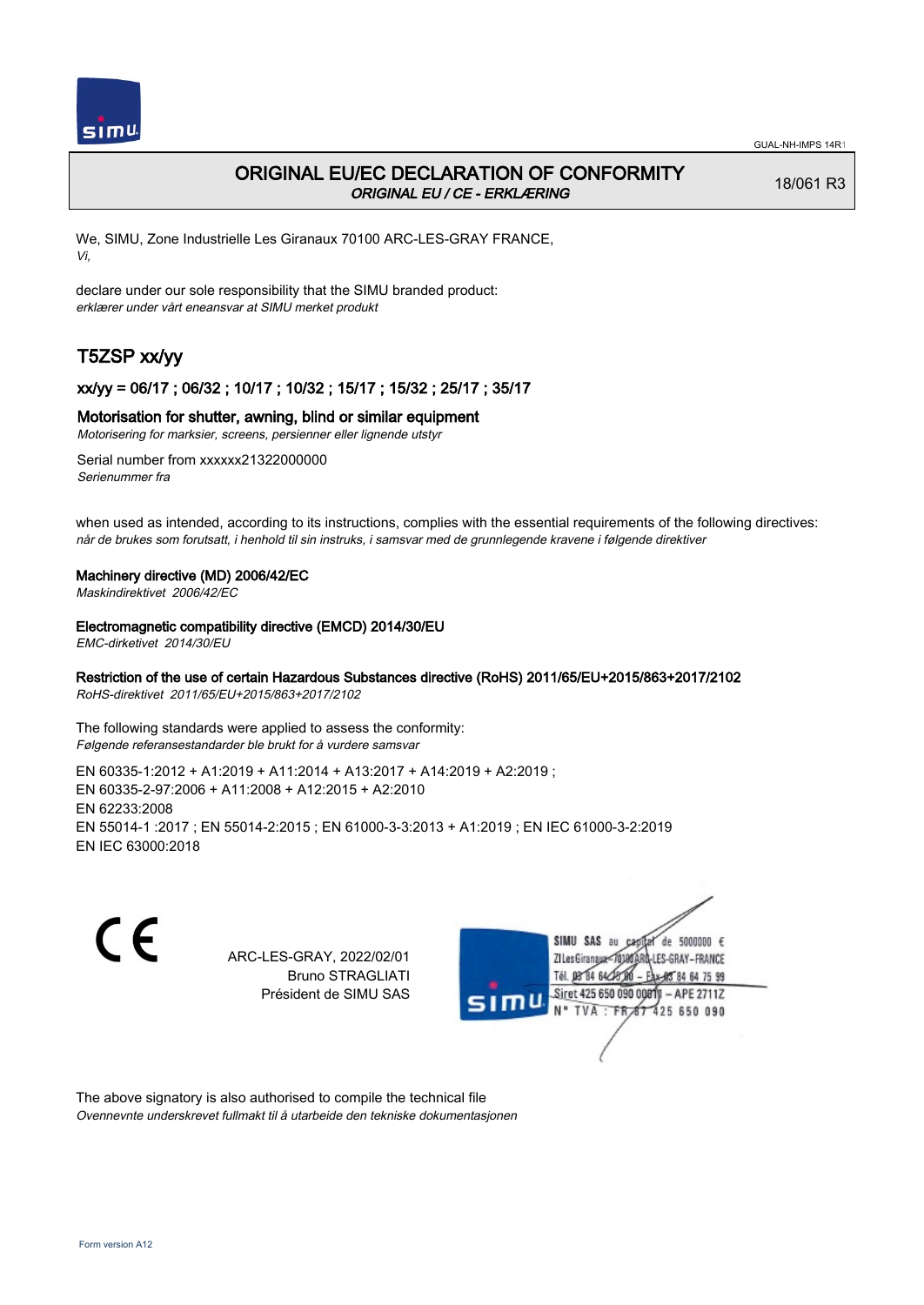

# ORIGINAL EU/EC DECLARATION OF CONFORMITY ORYGINALNA DEKLARACJA ZGODNOŚCI UE/WE

18/061 R3

We, SIMU, Zone Industrielle Les Giranaux 70100 ARC-LES-GRAY FRANCE, My,

declare under our sole responsibility that the SIMU branded product: deklarujemy z pełną odpowiedzialnością, że produkt oznaczony marką SIMU

# T5ZSP xx/yy

## xx/yy = 06/17 ; 06/32 ; 10/17 ; 10/32 ; 15/17 ; 15/32 ; 25/17 ; 35/17

### Motorisation for shutter, awning, blind or similar equipment

Wyposażenie w napęd rolety, markizy, osłony przeciwsłonecznej lub podobnego urządzenia

Serial number from xxxxxx21322000000 z numerem seryjnym od

when used as intended, according to its instructions, complies with the essential requirements of the following directives: gdy jest używany zgodnie z przeznaczeniem i instrukcjami, spełnia podstawowe wymagania następujących Dyrektyw

#### Machinery directive (MD) 2006/42/EC

Dyrektywa maszynowa 2006/42/EC

#### Electromagnetic compatibility directive (EMCD) 2014/30/EU

Dyrektywa kompatybilności elektromagnetycznej 2014/30/EU

### Restriction of the use of certain Hazardous Substances directive (RoHS) 2011/65/EU+2015/863+2017/2102

Dyrektywa RoHS 2011/65/EU+2015/863+2017/2102

The following standards were applied to assess the conformity: Do oceny zgodności zostały zastosowane następujące normy

EN 60335‑1:2012 + A1:2019 + A11:2014 + A13:2017 + A14:2019 + A2:2019 ; EN 60335‑2‑97:2006 + A11:2008 + A12:2015 + A2:2010 EN 62233:2008 EN 55014‑1 :2017 ; EN 55014‑2:2015 ; EN 61000‑3‑3:2013 + A1:2019 ; EN IEC 61000‑3‑2:2019 EN IEC 63000:2018

C E

ARC-LES-GRAY, 2022/02/01 Bruno STRAGLIATI Président de SIMU SAS



The above signatory is also authorised to compile the technical file

Osoba wskazana powyżej jest również upoważniony do przygotowania dokumentacji technicznej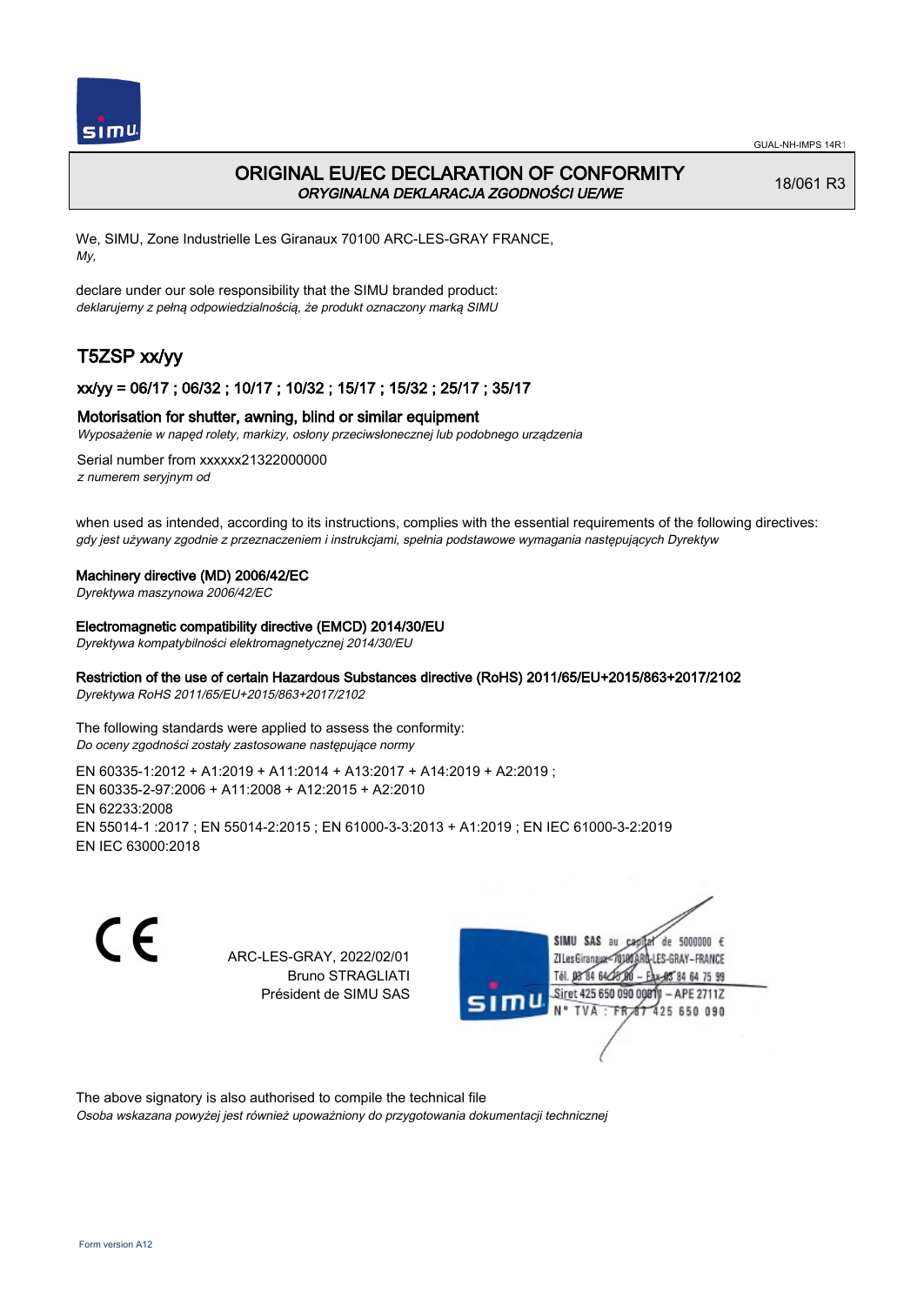

# ORIGINAL EU/EC DECLARATION OF CONFORMITY DECLARAÇÃO UE/CE DE CONFORMIDADE ORIGINAL

18/061 R3

We, SIMU, Zone Industrielle Les Giranaux 70100 ARC-LES-GRAY FRANCE, Nós,

declare under our sole responsibility that the SIMU branded product: declaramos sob nossa única responsabilidade que o dispositivo marca SIMU

# T5ZSP xx/yy

# xx/yy = 06/17 ; 06/32 ; 10/17 ; 10/32 ; 15/17 ; 15/32 ; 25/17 ; 35/17

## Motorisation for shutter, awning, blind or similar equipment

Motorização para toldo, persiana, estore, cortina ou equipamento parecido

Serial number from xxxxxx21322000000 Número de série desde

when used as intended, according to its instructions, complies with the essential requirements of the following directives: Quando utilizado de acordo com sua a aplicação, segundo as suas instruções, cumpre os requisitos essenciais das seguintes diretivas

## Machinery directive (MD) 2006/42/EC

Diretiva Máquinas 2006/42/EC

Electromagnetic compatibility directive (EMCD) 2014/30/EU

Diretiva compatibilidade electromagnética 2014/30/EU

## Restriction of the use of certain Hazardous Substances directive (RoHS) 2011/65/EU+2015/863+2017/2102

Diretiva RoHS 2011/65/EU+2015/863+2017/2102

The following standards were applied to assess the conformity: As normas de referência apresentadas em seguida foram aplicadas para avaliar a conformidade

EN 60335‑1:2012 + A1:2019 + A11:2014 + A13:2017 + A14:2019 + A2:2019 ; EN 60335‑2‑97:2006 + A11:2008 + A12:2015 + A2:2010 EN 62233:2008 EN 55014‑1 :2017 ; EN 55014‑2:2015 ; EN 61000‑3‑3:2013 + A1:2019 ; EN IEC 61000‑3‑2:2019 EN IEC 63000:2018

C E

ARC-LES-GRAY, 2022/02/01 Bruno STRAGLIATI Président de SIMU SAS



The above signatory is also authorised to compile the technical file

A pessoa nomeada acima também está autorizada a compilar o processo técnico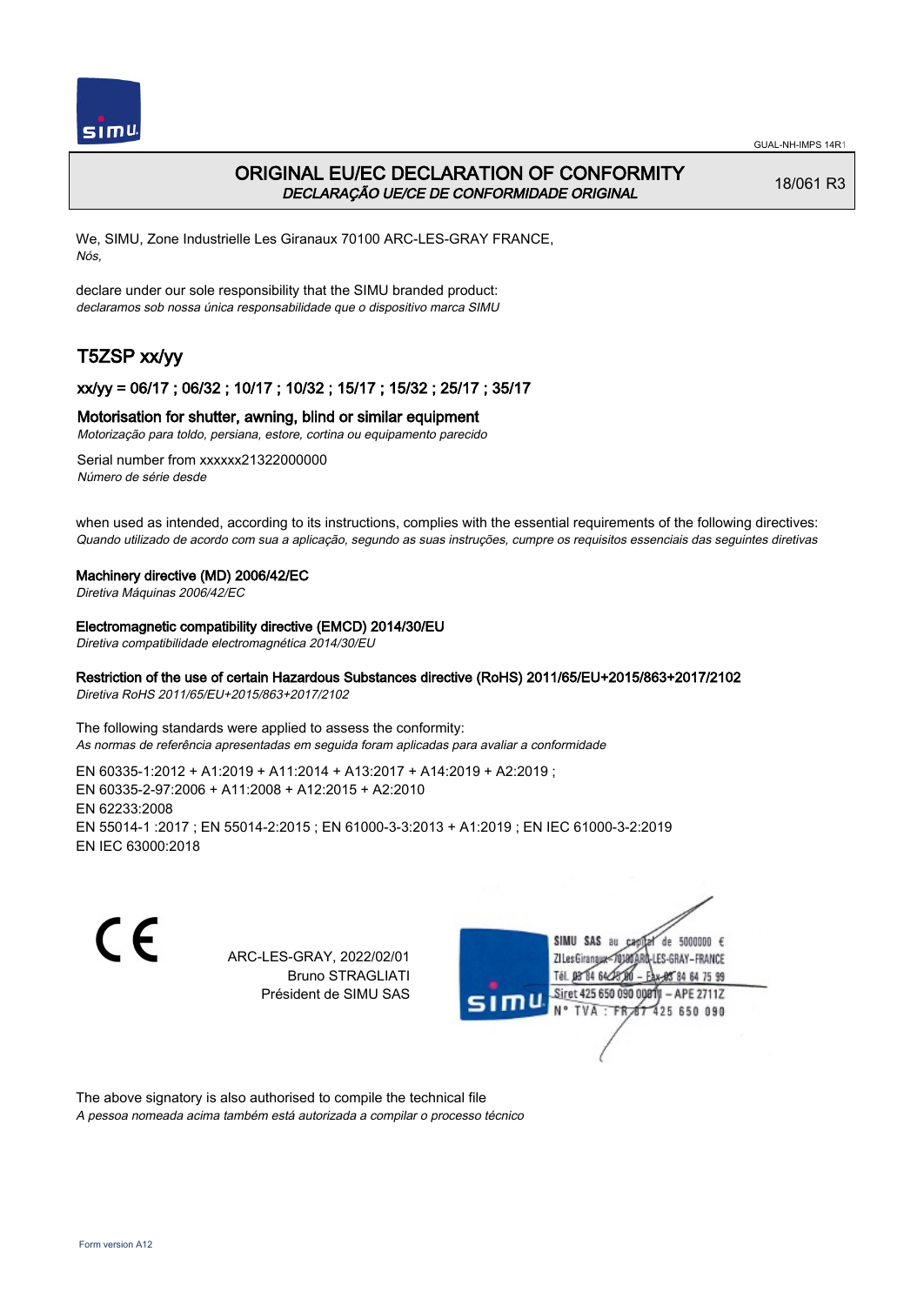

# ORIGINAL EU/EC DECLARATION OF CONFORMITY ORIGINAL EU/EC DECLARAIE DE CONFORMITATE

18/061 R3

We, SIMU, Zone Industrielle Les Giranaux 70100 ARC-LES-GRAY FRANCE, Noi,

declare under our sole responsibility that the SIMU branded product: declarăm pe propria răspundere că produsele marca SIMU

# T5ZSP xx/yy

# xx/yy = 06/17 ; 06/32 ; 10/17 ; 10/32 ; 15/17 ; 15/32 ; 25/17 ; 35/17

## Motorisation for shutter, awning, blind or similar equipment

Motorizări pentru rulou, marchiză, perdea sau echipament similar

Serial number from xxxxxx21322000000 Numărul de serie din

when used as intended, according to its instructions, complies with the essential requirements of the following directives: utilizate conform destinaiei lor, aa cum este descris în manualul de utilizare, sunt în conformitate cu cerinele eseniale ale următoarelor directive

## Machinery directive (MD) 2006/42/EC

Directiva privind echipamentele tehnice 2006/42/EC

### Electromagnetic compatibility directive (EMCD) 2014/30/EU

Directiva privind compatibilitatea electromagnetică 2014/30/EU

## Restriction of the use of certain Hazardous Substances directive (RoHS) 2011/65/EU+2015/863+2017/2102

Directiva RoHS 2011/65/EU+2015/863+2017/2102

The following standards were applied to assess the conformity: Următoarele standarde de referină au fost aplicate pentru respectarea conformităii

EN 60335‑1:2012 + A1:2019 + A11:2014 + A13:2017 + A14:2019 + A2:2019 ; EN 60335‑2‑97:2006 + A11:2008 + A12:2015 + A2:2010 EN 62233:2008 EN 55014‑1 :2017 ; EN 55014‑2:2015 ; EN 61000‑3‑3:2013 + A1:2019 ; EN IEC 61000‑3‑2:2019 EN IEC 63000:2018

CE

ARC-LES-GRAY, 2022/02/01 Bruno STRAGLIATI Président de SIMU SAS



The above signatory is also authorised to compile the technical file

Semnatarul de mai sus este, de asemenea, autorizat să întocmească dosarul tehnic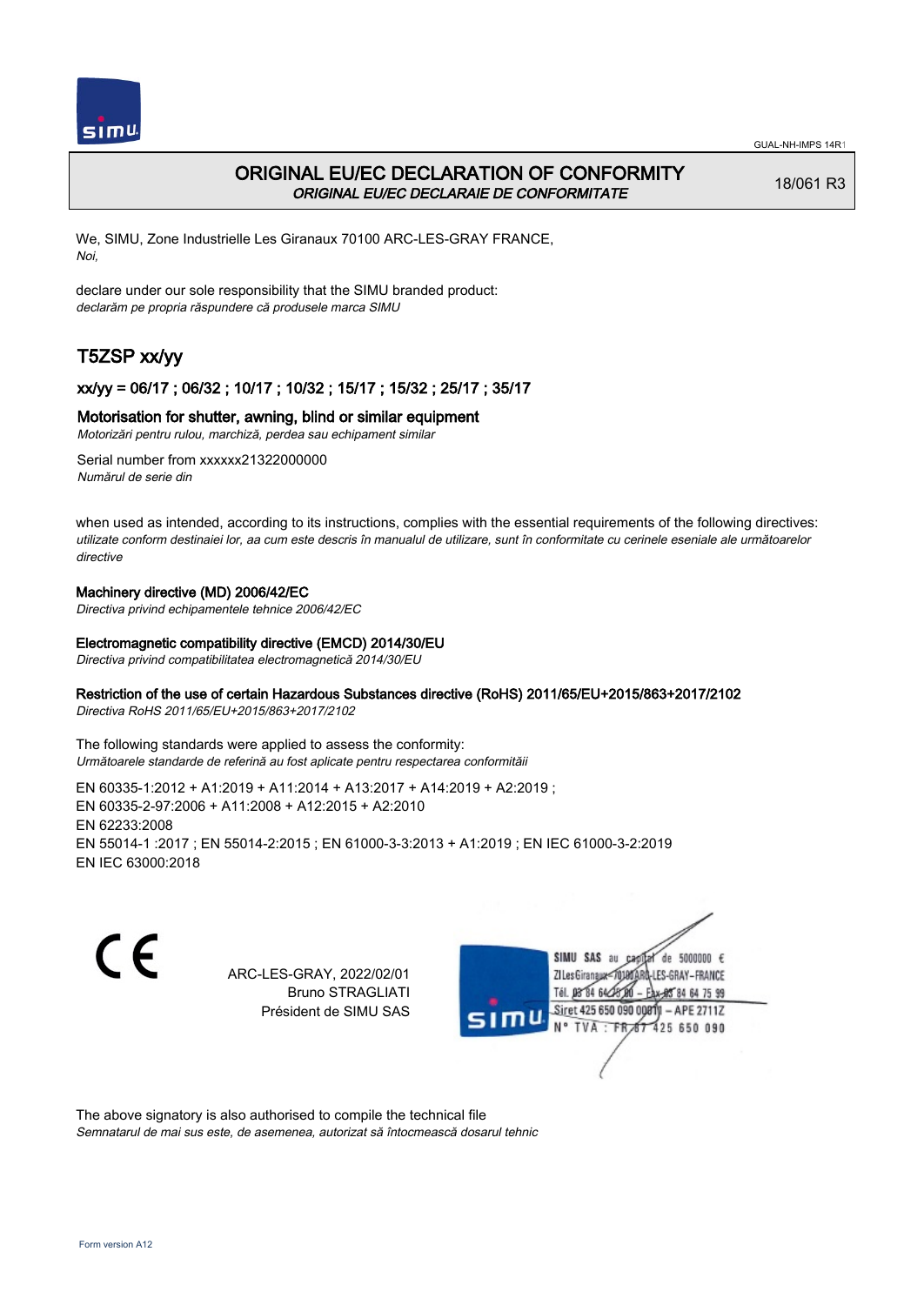

# ORIGINAL EU/EC DECLARATION OF CONFORMITY ORIGINAL EU/EG-FÖRSÄKRAN OM ÖVERENSSTÄMMELSE

18/061 R3

We, SIMU, Zone Industrielle Les Giranaux 70100 ARC-LES-GRAY FRANCE, Vi,

declare under our sole responsibility that the SIMU branded product: försäkrar på eget ansvar att produkten av varumärket SIMU

# T5ZSP xx/yy

# xx/yy = 06/17 ; 06/32 ; 10/17 ; 10/32 ; 15/17 ; 15/32 ; 25/17 ; 35/17

## Motorisation for shutter, awning, blind or similar equipment

Motorisering för jalusi, markis, rullgardin eller liknande produkter

Serial number from xxxxxx21322000000 Serienumret från

when used as intended, according to its instructions, complies with the essential requirements of the following directives: uppfyller de grundläggande kraven i följande direktiv när den används på det sätt som avses, i enlighet med bruksanvisningen

### Machinery directive (MD) 2006/42/EC

Maskindirektivet 2006/42/EC

### Electromagnetic compatibility directive (EMCD) 2014/30/EU

EMC-direktivet 2014/30/EU

## Restriction of the use of certain Hazardous Substances directive (RoHS) 2011/65/EU+2015/863+2017/2102

RoHS-direktivet 2011/65/EU+2015/863+2017/2102

The following standards were applied to assess the conformity: Följande referensnormer har tillämpats för att göra en bedömning av överensstämmelsen

EN 60335‑1:2012 + A1:2019 + A11:2014 + A13:2017 + A14:2019 + A2:2019 ; EN 60335‑2‑97:2006 + A11:2008 + A12:2015 + A2:2010 EN 62233:2008 EN 55014‑1 :2017 ; EN 55014‑2:2015 ; EN 61000‑3‑3:2013 + A1:2019 ; EN IEC 61000‑3‑2:2019 EN IEC 63000:2018

C E

ARC-LES-GRAY, 2022/02/01 Bruno STRAGLIATI Président de SIMU SAS



The above signatory is also authorised to compile the technical file

Den person som anges ovan är också behörig att ställa samman den tekniska dokumentationen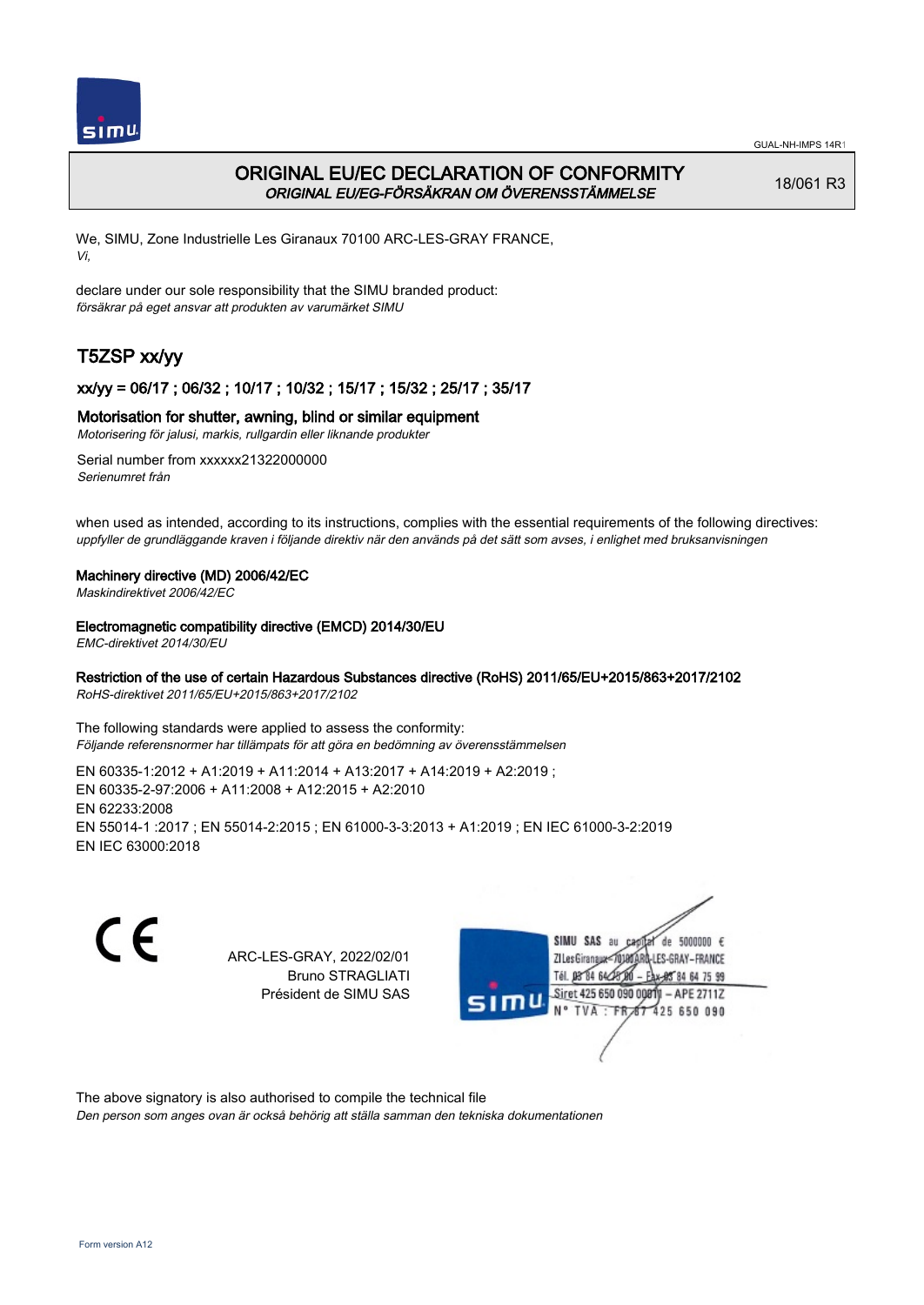

# ORIGINAL EU/EC DECLARATION OF CONFORMITY ORIGINÁLNE VYHLÁSENIE EU/ES O ZHODE

18/061 R3

We, SIMU, Zone Industrielle Les Giranaux 70100 ARC-LES-GRAY FRANCE, My,

declare under our sole responsibility that the SIMU branded product: vyhlasujeme na svoju výlučnú zodpovednosť, že výrobok značky SIMU

# T5ZSP xx/yy

# xx/yy = 06/17 ; 06/32 ; 10/17 ; 10/32 ; 15/17 ; 15/32 ; 25/17 ; 35/17

## Motorisation for shutter, awning, blind or similar equipment

Pohon pre rolety, markízy, clony alebo podobné zariadenia

Serial number from xxxxxx21322000000 Seriové číslo od

when used as intended, according to its instructions, complies with the essential requirements of the following directives: ak je používaný v súlade s účelom použitia a s návodom, spĺňa základné požiadavky týchto smerníc

### Machinery directive (MD) 2006/42/EC

Smernica o strojových zariadeniach 2006/42/EC

#### Electromagnetic compatibility directive (EMCD) 2014/30/EU

Smernica o elektromagnetickej kompatibilite 2014/30/EU

## Restriction of the use of certain Hazardous Substances directive (RoHS) 2011/65/EU+2015/863+2017/2102

Smernica o obmedzení používania určitých nebezpečných látok v elektrických a elektronických zariadeniach 2011/65/EU+2015/863+2017/2102

The following standards were applied to assess the conformity: Pre posúdenie zhody boli použité následujúce normy

EN 60335‑1:2012 + A1:2019 + A11:2014 + A13:2017 + A14:2019 + A2:2019 ; EN 60335‑2‑97:2006 + A11:2008 + A12:2015 + A2:2010 EN 62233:2008 EN 55014‑1 :2017 ; EN 55014‑2:2015 ; EN 61000‑3‑3:2013 + A1:2019 ; EN IEC 61000‑3‑2:2019 EN IEC 63000:2018

CE

ARC-LES-GRAY, 2022/02/01 Bruno STRAGLIATI Président de SIMU SAS



The above signatory is also authorised to compile the technical file

uvedená osoba je tiež osoba zodpovedná za vypracovanie technickej dokumentácie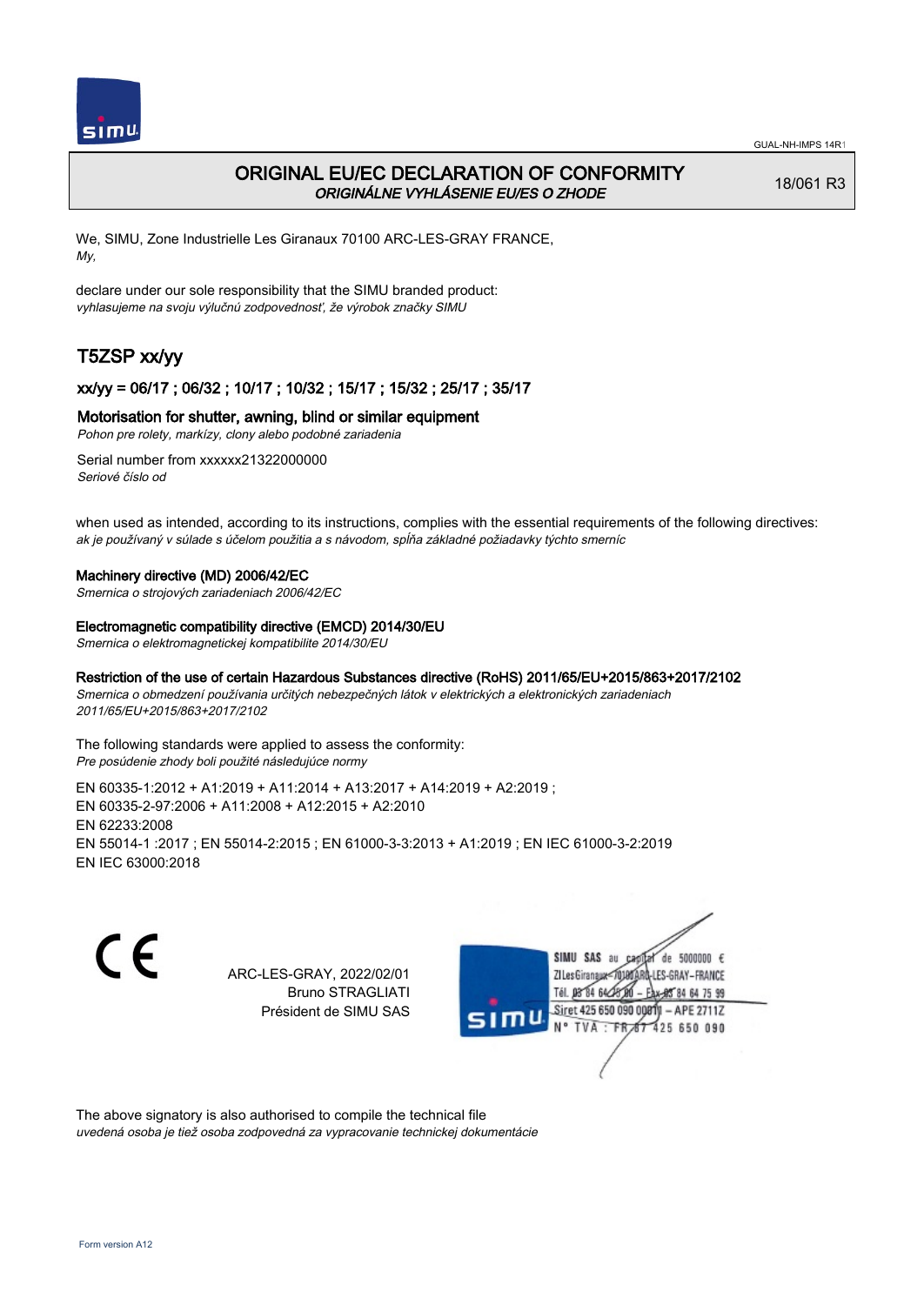

# ORIGINAL EU/EC DECLARATION OF CONFORMITY IZJAVA O SKLADNOSTI / IZJAVA O LASTNOSTIH

18/061 R3

We, SIMU, Zone Industrielle Les Giranaux 70100 ARC-LES-GRAY FRANCE, Mi,

declare under our sole responsibility that the SIMU branded product: S polno odgovornostjo izjavljamo, da izdelki blagovne znamke SIMU

# T5ZSP xx/yy

# xx/yy = 06/17 ; 06/32 ; 10/17 ; 10/32 ; 15/17 ; 15/32 ; 25/17 ; 35/17

## Motorisation for shutter, awning, blind or similar equipment

Motorizacija rolet, žaluzij, senčnikov in podobne opreme

Serial number from xxxxxx21322000000 'Serijska številka

when used as intended, according to its instructions, complies with the essential requirements of the following directives: ko se uporabljajo v skladu z namembnostjo in navodili, ustrezajo bistvenim zahtevam naslednjih direktiv

### Machinery directive (MD) 2006/42/EC

Direktiva o strojih 2006/42/EC

#### Electromagnetic compatibility directive (EMCD) 2014/30/EU

Direktiva o elektromagnetni združljivosti 2014/30/EU

# Restriction of the use of certain Hazardous Substances directive (RoHS) 2011/65/EU+2015/863+2017/2102

Direktiva RoHS 2011/65/EU+2015/863+2017/2102

The following standards were applied to assess the conformity: Za preverjanje skladnosti so bili uporabljeni naslednji standardi

EN 60335‑1:2012 + A1:2019 + A11:2014 + A13:2017 + A14:2019 + A2:2019 ; EN 60335‑2‑97:2006 + A11:2008 + A12:2015 + A2:2010 EN 62233:2008 EN 55014‑1 :2017 ; EN 55014‑2:2015 ; EN 61000‑3‑3:2013 + A1:2019 ; EN IEC 61000‑3‑2:2019 EN IEC 63000:2018

C E

ARC-LES-GRAY, 2022/02/01 Bruno STRAGLIATI Président de SIMU SAS



The above signatory is also authorised to compile the technical file Podpisnik, naveden zgoraj, je pooblaščen tudi za pripravo tehnične dokumentacije